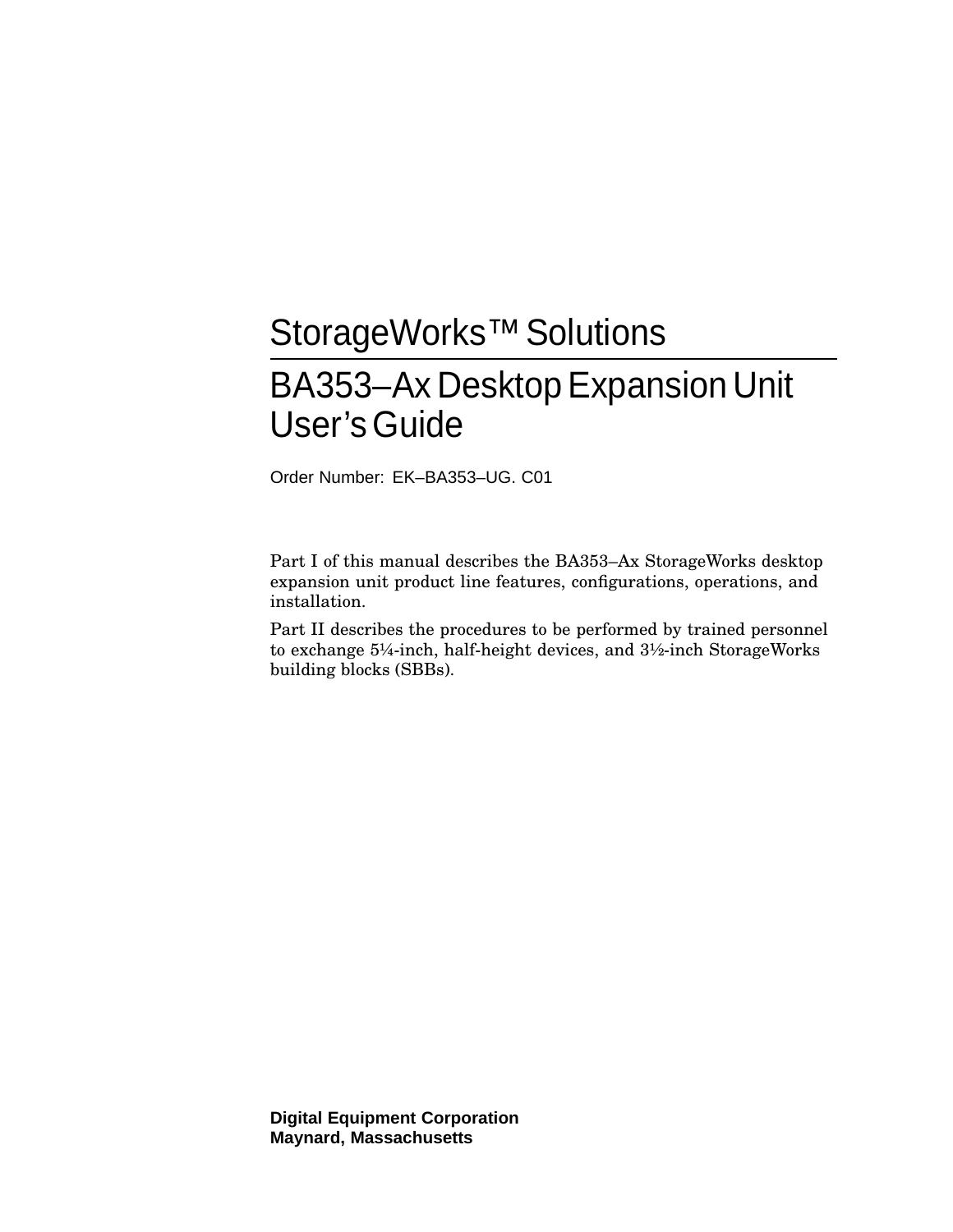#### **April 1994**

While Digital believes the information included in this publication is correct as of the date of publication, it is subject to change without notice.

Digital Equipment Corporation makes no representations that the interconnection of its products in the manner described in this document will not infringe existing or future patent rights, nor do the descriptions contained in this document imply the granting of licenses to make, use, or sell equipment or software in accordance with the description.

© Digital Equipment Corporation 1992, 1993, 1994. Printed in the United States of America. All rights reserved.

**NOTE:** This equipment has been tested and found to comply with the limits for a Class A digital device, pursuant to Part 15 of the FCC Rules. These limits are designed to provide reasonable protection against harmful interference when the equipment is operated in a commercial environment. This equipment generates, uses, and can radiate radio frequency energy and, if not installed and used in accordance with the instruction manual, may cause harmful interference to radio communications.

Any changes or modifications made to this equipment may void the user's authority to operate this equipment.

Operation of this equipment in a residential area may cause interference in which case the user at his own expense will be required to take whatever measures may be required to correct the interference.

HSC, StorageWorks, and the DIGITAL logo are trademarks of Digital Equipment Corporation.

The postpaid READER'S COMMENTS card requests the user's critical evaluation to assist in preparing future documentation.

This document was prepared using VAX DOCUMENT Version 2.1.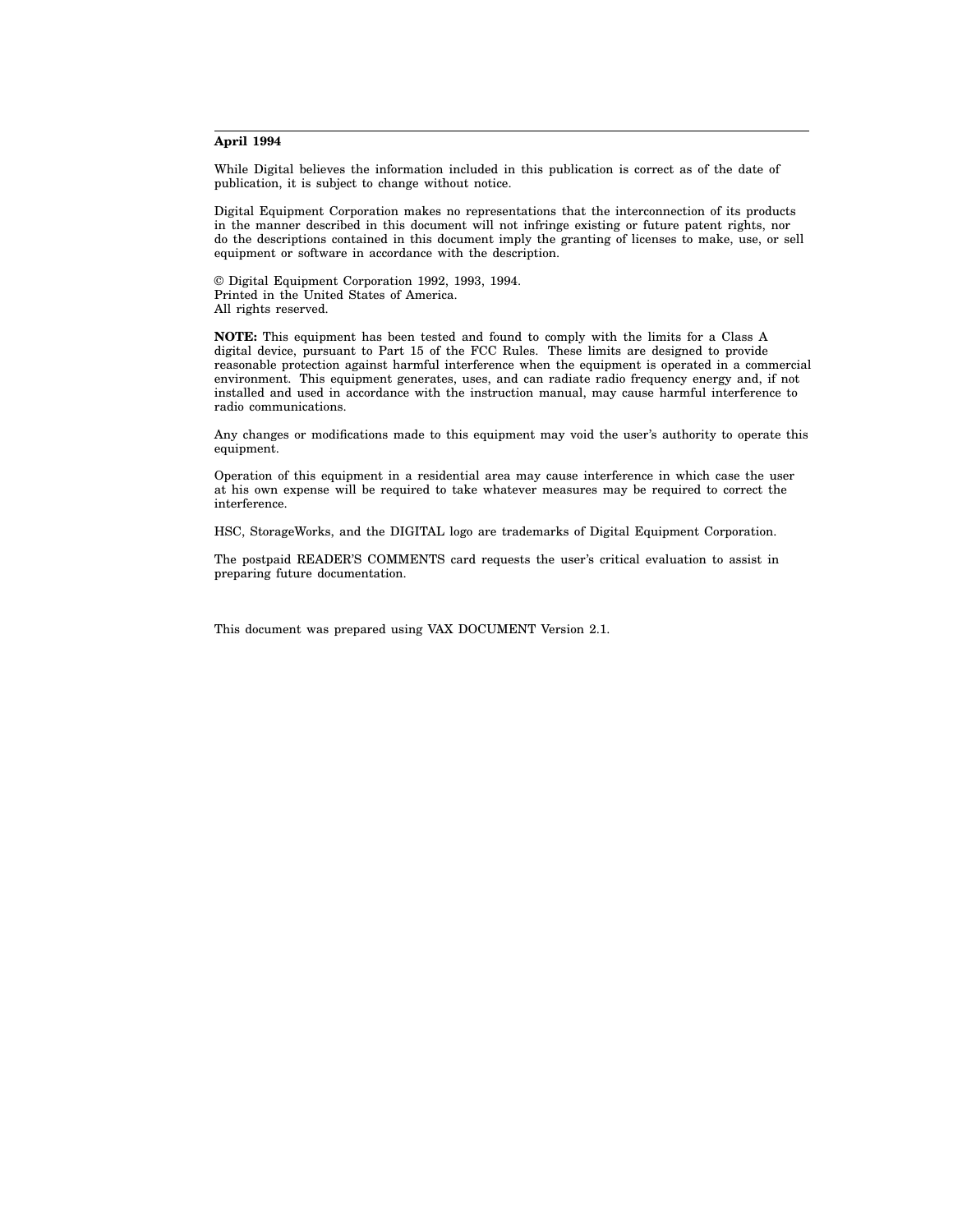# **Contents**

|                |                                              |                                                                                                                        | $\mathsf{V}$                                                   |
|----------------|----------------------------------------------|------------------------------------------------------------------------------------------------------------------------|----------------------------------------------------------------|
|                |                                              |                                                                                                                        | vii                                                            |
|                |                                              | <b>Part I</b> Desktop Expansion Unit User's Guide                                                                      |                                                                |
| 1              |                                              | <b>Desktop Expansion Unit Overview</b>                                                                                 |                                                                |
|                | 1.1<br>1.2<br>1.3<br>1.4<br>1.5              |                                                                                                                        | 1–2<br>$1 - 3$<br>$1 - 3$<br>$1 - 4$<br>$1 - 7$                |
| $\overline{2}$ |                                              | <b>Desktop Expansion Unit Operations</b>                                                                               |                                                                |
|                | 2.1<br>2.2<br>2.3<br>2.3.1<br>2.3.2<br>2.3.3 | Enclosure Power and Cooling Status Display<br>SBB and Device Status Indicators<br>TZ30-VE 5¼-Inch Cartridge Tape Drive | $2 - 1$<br>$2 - 2$<br>$2 - 4$<br>$2 - 4$<br>$2 - 4$<br>$2 - 6$ |
| 3              |                                              | <b>Desktop Expansion Unit Installation</b>                                                                             |                                                                |
|                | 3.1<br>3.2<br>3.3<br>3.4                     | Desktop Expansion Unit Installation<br>Replacing a 5¼-Inch, Half-Height Storage Device                                 | $3 - 1$<br>$3 - 2$<br>$3 - 4$<br>$3 - 6$                       |
|                | Part II                                      | <b>Desktop Expansion Unit Service Guide</b>                                                                            |                                                                |
|                |                                              | 4 Exchanging Devices and SBBs                                                                                          |                                                                |
| A              |                                              | <b>Specifications</b>                                                                                                  |                                                                |
|                | A.1<br>A.2                                   |                                                                                                                        | $A - 2$<br>$A-3$                                               |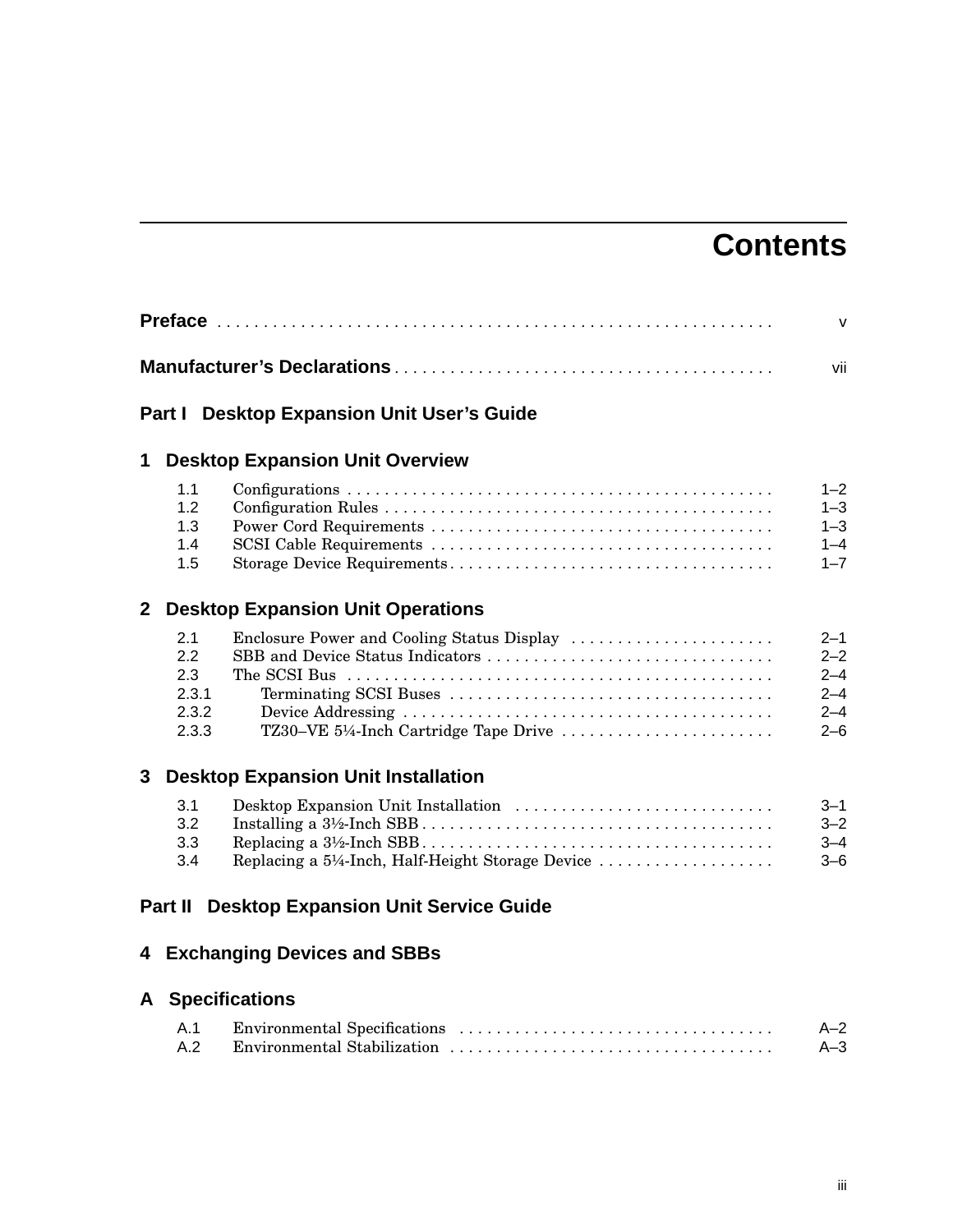# **Glossary**

# **Index**

# **Figures**

| $1 - 1$ | BA353-Ax Desktop Expansion Unit                     | $1 - 1$ |
|---------|-----------------------------------------------------|---------|
| $1 - 2$ | Typical Desktop Expansion Unit Installation         | $1 - 2$ |
| $1 - 3$ | 50-Conductor Standard Cable BN21H                   | $1 - 6$ |
| $1 - 4$ | 50-Conductor Adapter Cable BN31B                    | $1 - 6$ |
| $1 - 5$ | 50-Conductor Adapter Cable BN21R                    | $1 - 6$ |
| $1 - 6$ | 50-Conductor Adapter Cable BC09D                    | $1 - 7$ |
| $1 - 7$ | Typical Desktop Expansion Unit Devices Installation | $1 - 7$ |
| $2 - 1$ |                                                     | $2 - 1$ |
| $2 - 2$ | Desktop Expansion Unit-Status LED                   | $2 - 2$ |
| $2 - 3$ | Storage SBB Activity and Device Fault LEDs          | $2 - 3$ |
| $2 - 4$ | Desktop Expansion Unit SCSI Bus Components          | $2 - 5$ |
| $2 - 5$ | Typical Device Address Switch                       | $2 - 5$ |
| $3 - 1$ | Typical Workstation Installation—Rear View          | $3 - 1$ |
| $3 - 2$ |                                                     | $3 - 3$ |
| $3 - 3$ | Storage Device Security Screws                      | $3 - 3$ |
| $4 - 1$ | Desktop Expansion Enclosure—Bottom View             | $4 - 2$ |
| $4 - 2$ | Desktop Expansion Enclosure-Cover Latch             | $4 - 2$ |
| $4 - 3$ | Desktop Expansion Enclosure—Cover Tabs              | $4 - 3$ |
| $4 - 4$ | Backplane In 5¼-Inch Position                       | $4 - 3$ |
| $4 - 5$ | Backplane In 3½-Inch Position                       | $4 - 4$ |
| $4 - 6$ | 3½-Inch Side Rails Installed                        | $4 - 4$ |

# **Tables**

| StorageWorks Related Documentation                            | vi      |
|---------------------------------------------------------------|---------|
|                                                               | $1 - 2$ |
| Desktop Expansion Unit Included Storage Device Specifications | $1 - 3$ |
|                                                               | $1 - 3$ |
|                                                               | $1 - 4$ |
| Desktop Expansion Unit Device Addresses                       | $2 - 6$ |
|                                                               | $A-1$   |
|                                                               | $A-1$   |
|                                                               | $A-1$   |
|                                                               | $A-2$   |
|                                                               | $A-3$   |
|                                                               |         |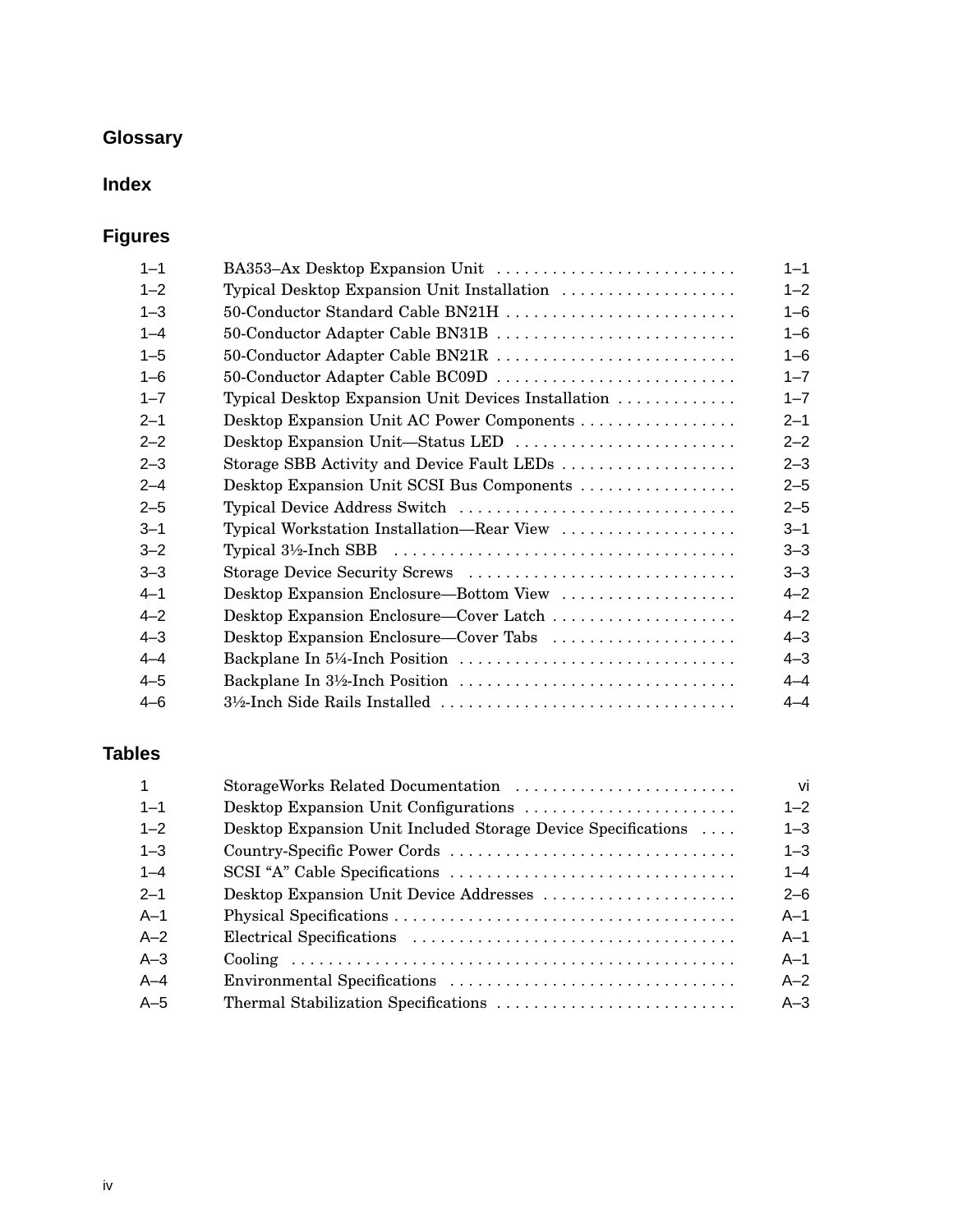# **Preface**

This manual describes the BA353–Ax StorageWorks™ expansion unit product line features, configurations, operations, and installation. This manual also describes the procedures to be performed by trained personnel to exchange 5¼-inch, half-height devices and 3½-inch StorageWorks building blocks (SBBs).

# **Intended Audience**

This manual is intended for use by personnel who are responsible for operating, maintaining, and installing the StorageWorks desktop expansion unit.

### **Structure**

This manual is organized as follows:

| <b>Part I Desktop Expansion Unit User's Guide</b> |                                                                                                                                                                      |  |  |
|---------------------------------------------------|----------------------------------------------------------------------------------------------------------------------------------------------------------------------|--|--|
| Chapter 1                                         | Describes the desktop expansion unit features, configurations, and<br>cable requirements.                                                                            |  |  |
| Chapter 2                                         | Describes the operation and status indicators for the desktop expansion<br>unit.                                                                                     |  |  |
| Chapter 3                                         | Describes the installation of the desktop expansion unit and the<br>removal and installation of storage device SBBs.                                                 |  |  |
|                                                   | <b>Part II Desktop Expansion Unit Service Guide</b>                                                                                                                  |  |  |
| Chapter 4                                         | Describes the procedures for modifying slot 3 from a $5\frac{1}{4}$ -inch, half-<br>height (HH) storage device to accept a 3 <sup>1</sup> / <sub>2</sub> -inch SBBs. |  |  |
| Appendix                                          |                                                                                                                                                                      |  |  |
| Appendix A                                        | Describes the physical, electrical, and environmental specifications, and<br>the procedures for stabilizing storage devices.                                         |  |  |

### **Documentation Conventions**

The following conventions are used in this manual:

| boldface type      | Boldface type indicates the first instance of terms being defined in text,<br>in the glossary, or both.                               |
|--------------------|---------------------------------------------------------------------------------------------------------------------------------------|
| <i>italic</i> type | Italic type indicates emphasis and complete manual titles. In the<br>glossary, italic type is also used to indicate cross-references. |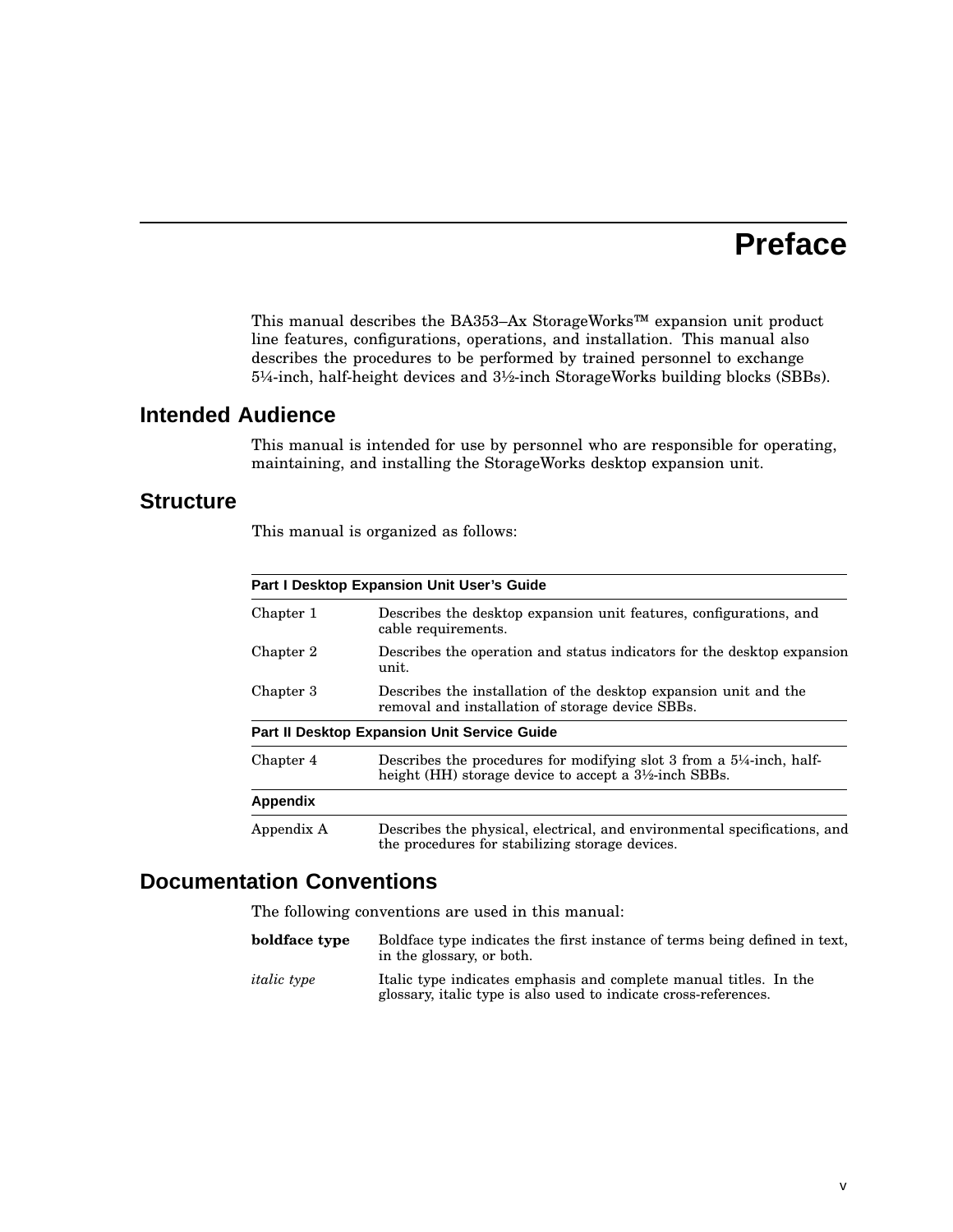# **Related Documents**

Table 1 lists the StorageWorks related user documents organized by use, system, or product.

| <b>Document Title</b>                                                                                                                                 | <b>Order Number</b>            |  |  |  |
|-------------------------------------------------------------------------------------------------------------------------------------------------------|--------------------------------|--|--|--|
| <b>StorageWorks Primary Publicationst</b>                                                                                                             |                                |  |  |  |
| StorageWorks Solutions Configuration Guide                                                                                                            | $EK-BA350-CG$                  |  |  |  |
| StorageWorks Solutions Shelf and SBB User's Guide<br>StorageWorks Family 3 <sup>1</sup> / <sub>2</sub> -inch Half-Height Device Installation<br>Guide | $EK-BA350-UG$<br>$EK-MC350-IG$ |  |  |  |
| RRD42 Disk Drive Owner's Manual                                                                                                                       | EK-RRD42-OM                    |  |  |  |
| RRD43 CD-ROM User's Guide                                                                                                                             | EK-RRD43-IN                    |  |  |  |
| RRD44 CD-ROM User's Guide                                                                                                                             | EK-RRD44-IN                    |  |  |  |
| SWXTE StorageWorks 8505 8mm Cartridge Tape Subsystem User's<br>Guide                                                                                  | <b>EK-STWCT-UG</b>             |  |  |  |
| TZ30 Cartridge Tape Drive Operator's Manual                                                                                                           | EK-OTZ30-OM                    |  |  |  |
| TZ30 Cartridge Tape Drive Reference Card                                                                                                              | EK-OTZ30-RC                    |  |  |  |
| TZ30 Cartridge Tape Drive Technical Manual                                                                                                            | EK-OTZ30-TM                    |  |  |  |
| TZK11 Tape Backup System User Guide                                                                                                                   | EK-TZK11-UG                    |  |  |  |
| <b>General Reference Publications</b>                                                                                                                 |                                |  |  |  |
| Digital Systems and Options Catalog                                                                                                                   | ŧ                              |  |  |  |
| Small Computer System Interface, An Overview                                                                                                          | EK-SCSIS-OV                    |  |  |  |
| Small Computer System Interface, A Developer's Guide                                                                                                  | EK-SCSIS-DK                    |  |  |  |

**Table 1 StorageWorks Related Documentation**

† Available from your Digital account representative.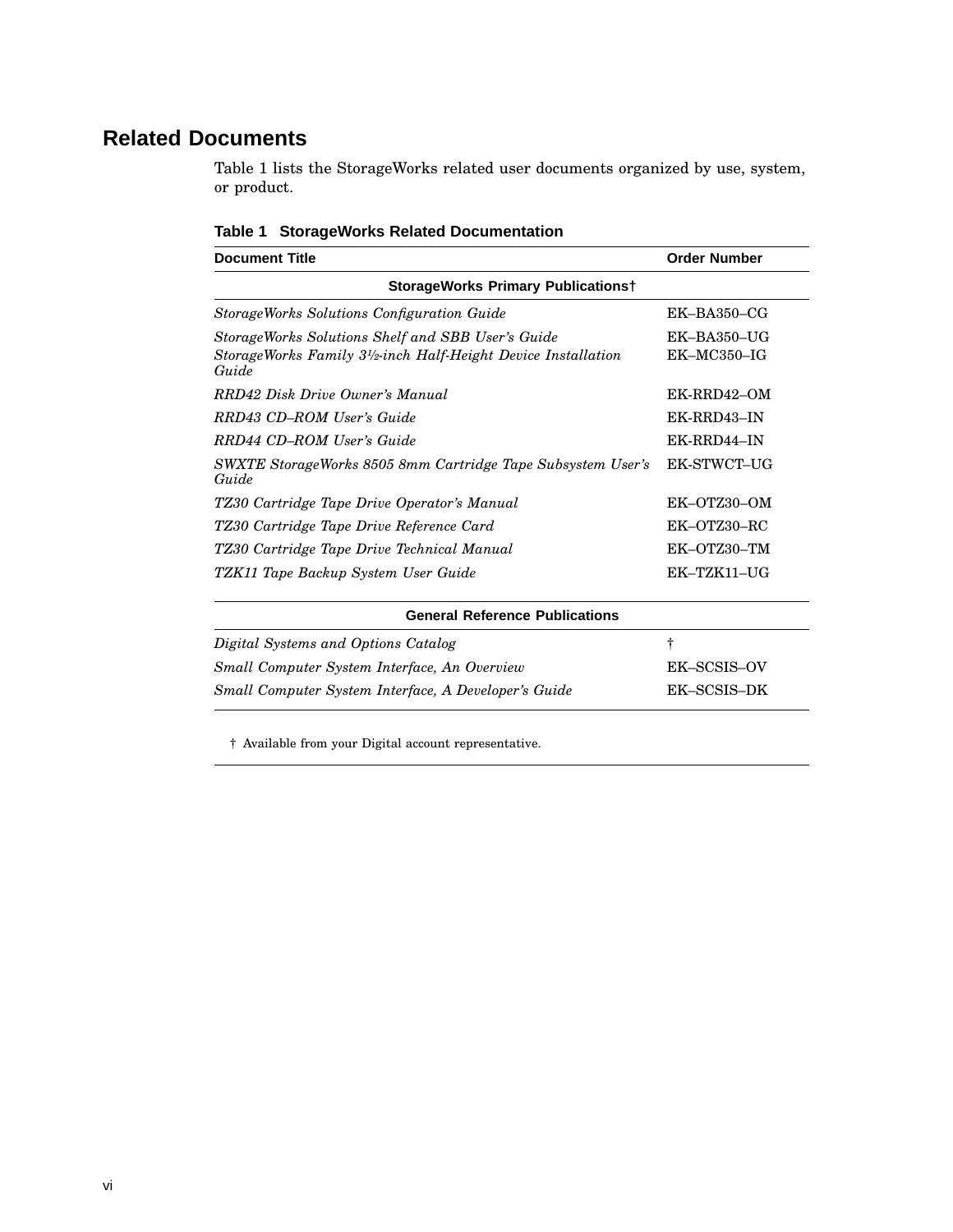# **Manufacturer's Declarations**

The equipment described in this manual is listed by Underwriter Laboratories Inc. and bears the UL listing mark. The unit is also certified by the Canadian Standard Association and the TUEV Product Service GmbH and bears the Canadian Certification Mark and the TUEV GS mark.

#### **CAUTION**

This is a class A product. In a domestic environment, this product may cause radio interference, in which case the user may be required to take adequate measures.

### **ACHTUNG !**

Dieses ist ein Gerät der Funkstörgrenzwertklasse A. In Wohnbereichen können bei Betrieb dieses Gerätes Rundfunkstörungen auftreten, in welchen Fällen die Benutzer für entsprechende Gegenmaßnahmen verantwortlich sind.

### **ATTENTION !**

Ceci est un produit de Classe A. Dans un environment domestique, ce produit risque de créer des interférences radiélectriques, il appartiendra alors à l´utilisateur de prendre les mesures spécifiques appropriées.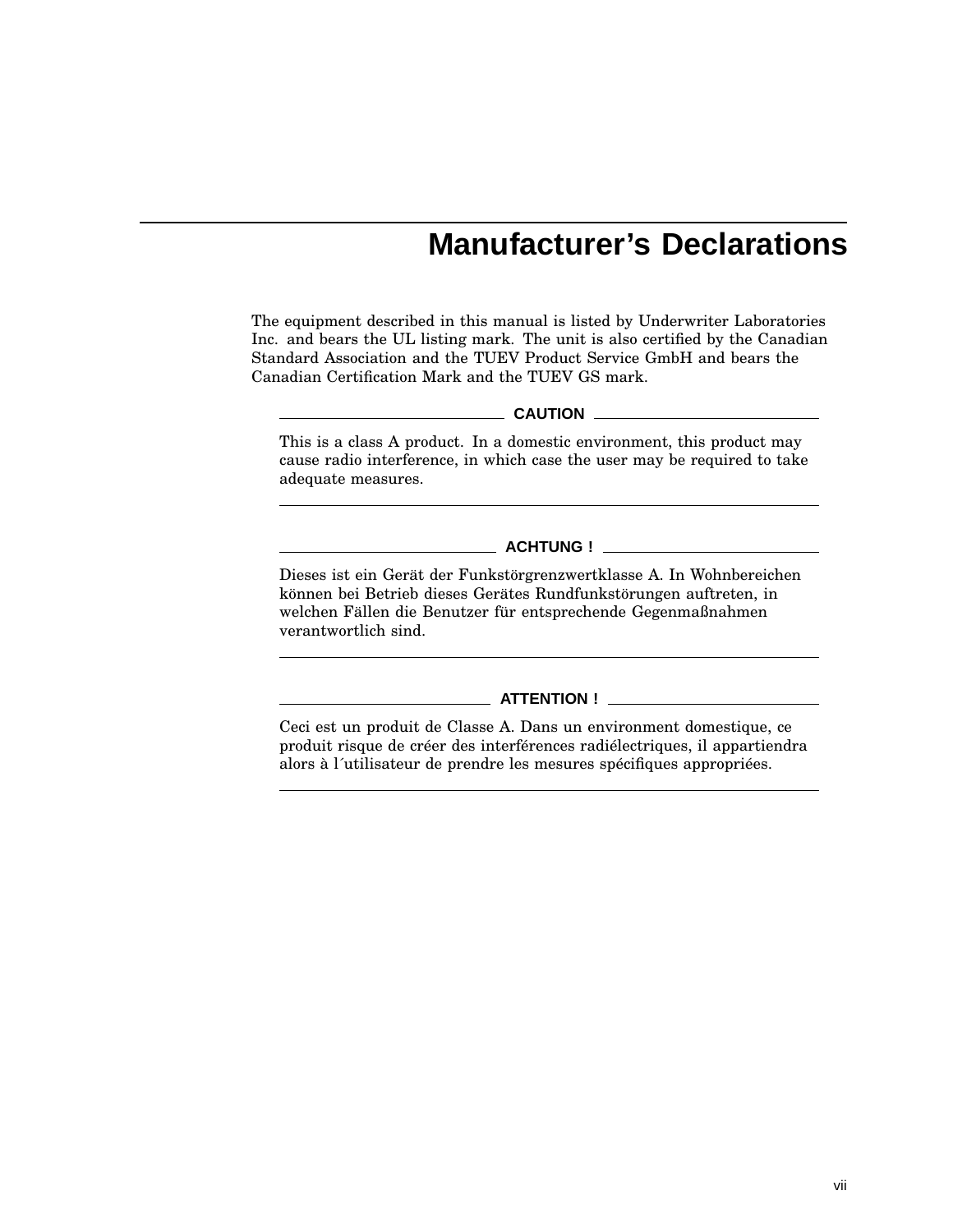Für Bundesrepublik Deutschland For Federal Republic of Germany Pour la République féderale d'Allemagne

Hochfrequenzgerätezulassung und Betriebsgenehmigung

Bescheinigung des Herstellers/Importeurs:

Hiermit wird bescheinigt, daß die Einrichtung in Übereinstimmung mit den Bestimmungen der DBP-Verfügung 523/1969, Amtsblatt 113/1969, und Grenzwertklasse "A" der VDE0871 funkentstört ist.

Das Bundesamt für Zulassungen in der Telekommunikation der Deutschen Bundespost (DBP) hat diesem Gerät eine FTZ-Serienprüfnummer zugeteilt.

### Betriebsgenehmigung:

Hochfrequenzgeräte dürfen erst in Betrieb genommen werden, nachdem hierfür von dem für den vorgesehenen Aufstellungsort zuständigen Fernmeldeamt mit Funkstörungsmeßstelle die Genehmigung erteilt ist.

Als Antrag auf Erteilung einer Genehmigung dient eine Anmeldepostkarte (Anhang des Handbuches) mit Angabe der FTZ-Serienprüfnummer. Der untere Teil der Postkarte ist vom Betreiber zu vervollständigen und an das örtliche Fernmeldeamt zu schicken. Der obere Teil bleibt beim Gerät.

### Betreiberhinweis:

Das Gerät wurde funktechnisch sorgfältig entstört und geprüft. Die Kennzeichnung mit der Zulassungsnummer bietet Ihnen die Gewähr, daß dieses Gerät keine anderen Fernmeldeanlagen einschließlich Funkanlagen stört. Sollten bei diesen Geräten ausnahmsweise trotzdem, z.B. im ungünstigsten Fall beim Zusammenschalten mit anderen EVA-Geräten, Funkstörungen auftreten, kann das im Einzelnen zusätzliche Funkentstörungsmaßnahmen durch den Benutzer erfordern.

Bei Fragen hierzu wenden Sie sich bitte an die örtlich zuständige Funkstörungsmeßstelle Ihres Fernmeldeamtes.

### Externe Datenkabel:

Sollte ein Austausch der von Digital spezifizierten Datenkabel nötig werden, muß der Betreiber für eine einwandfreie Funkentstörung sicherstellen, daß Austauschkabel im Aufbau und Abschirmqualität dem Digital Originalkabel entsprechen.

### Kennzeichnung:

Die Geräte werden bereits in der Fertigung mit der Zulassungsnummer gekennzeichnet und mit einer Anmeldepostkarte versehen. Sollte Kennzeichnung und Anmeldepostkarte übergangsweise nicht mit ausgeliefert werden, kontaktieren Sie bitte das nächstgelegene Digital Equipment Kundendienstbüro.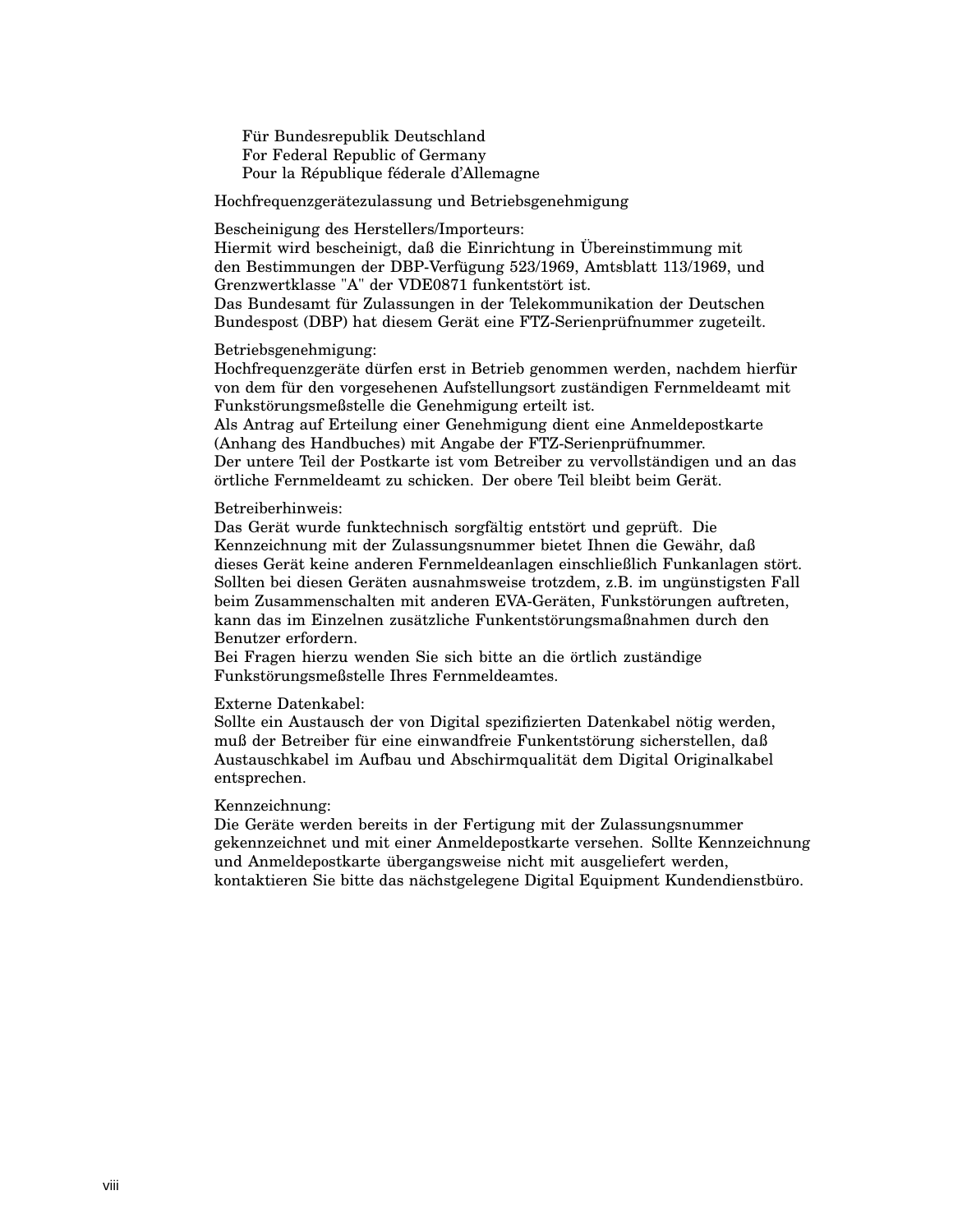# **Part I**

# **Desktop Expansion Unit User's Guide**

Part I introduces the BA353–Ax StorageWorks desktop expansion unit and describes how to configure, operate, and install the unit.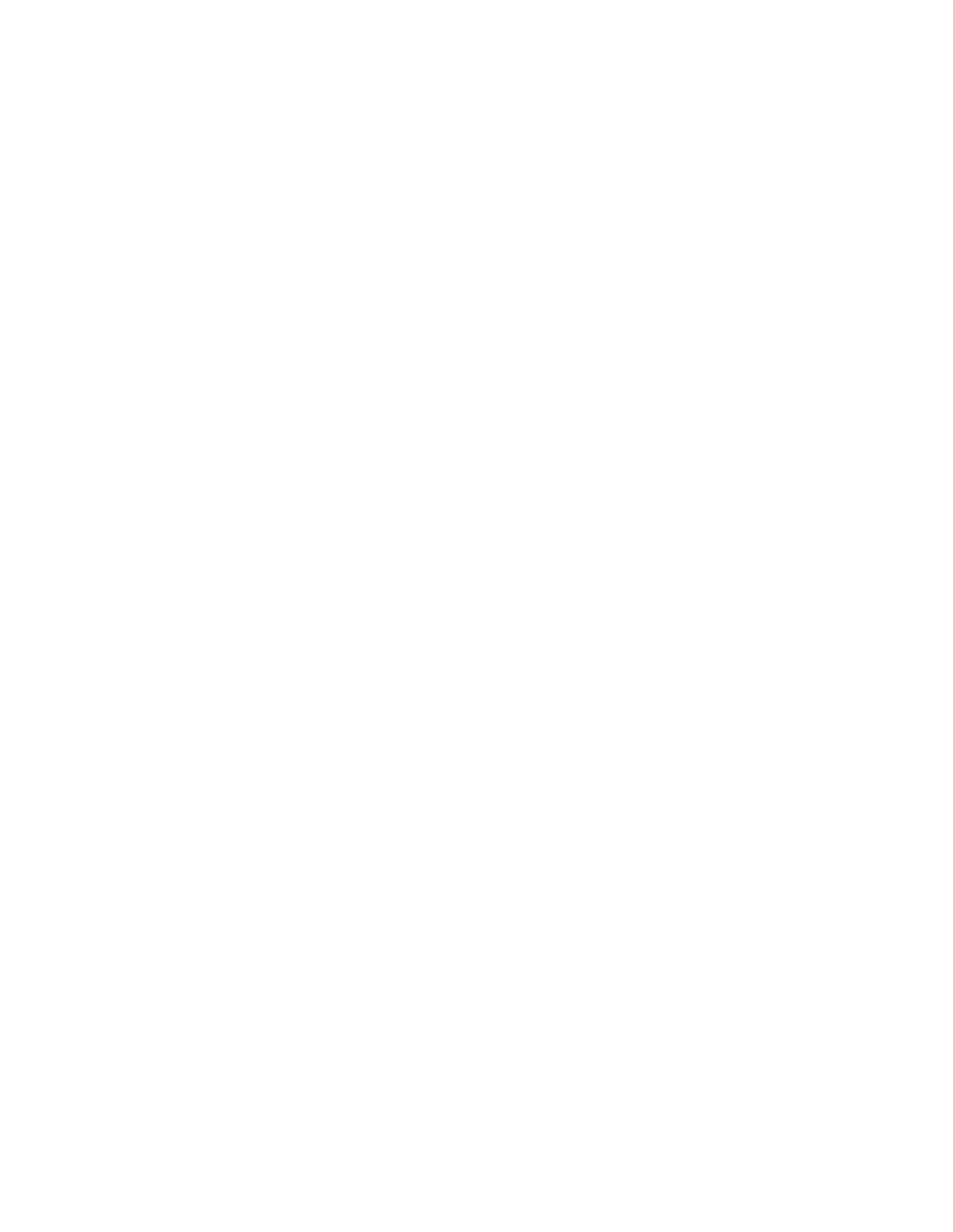**1**

# **Desktop Expansion Unit Overview**

This chapter describes the StorageWorks BA353–Ax **desktop expansion unit** configurations, **Small Computer System Interface (SCSI)** and power cable requirements, and storage device varients.

The StorageWorks BA353–Ax desktop expansion unit (shown in Figure 1–1) is a low-profile, SCSI-based unit with self-contained power and cooling. It can accommodate either two 3½-inch **StorageWorks building blocks** (**SBBs**) and one 5¼-inch, **half-height** storage device<sup>1</sup> , or three 3½-inch SBBs.





CXO-3679A\_PH

The footprint of the desktop expansion unit is no larger than a typical central processing unit (CPU). It can support up to 45 kg (99 lb) and can be placed either on top of or under the CPU with the monitor on top. The preferred configuration is in the horizontal position on top of the CPU and under the monitor, as shown in Figure 1–2. An advantage of using this configuration is that you can see the status of the SBB light emitting diodes (LEDs) and the desktop expansion unit LED.

<sup>&</sup>lt;sup>1</sup> The  $5\frac{1}{4}$ -inch storage device is not mounted in an SBB.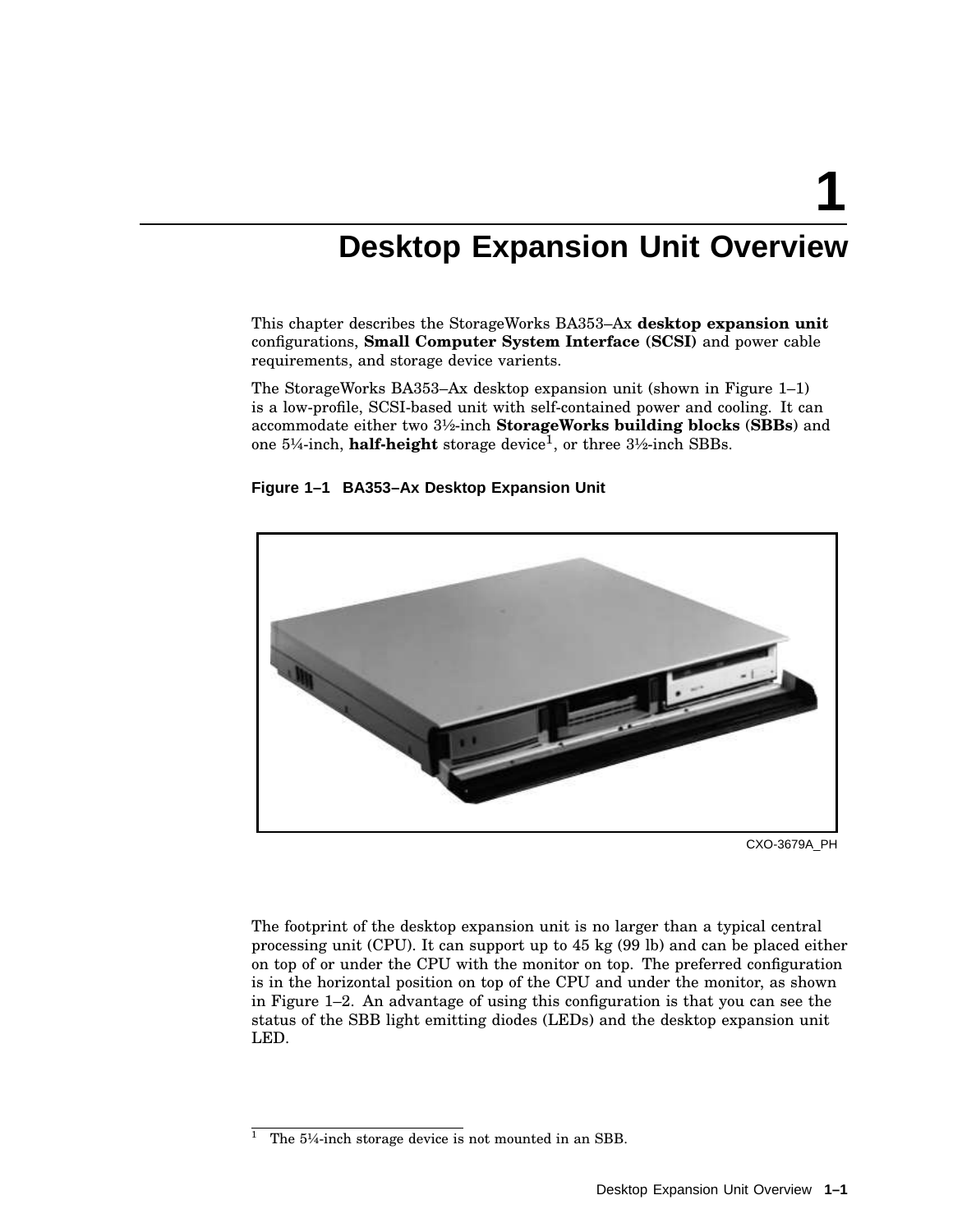### **Figure 1–2 Typical Desktop Expansion Unit Installation**



CXO-3692A-PH

# **1.1 Configurations**

All desktop expansion units include the following:

- A universal ac input power supply<sup>2</sup>
- A cooling fan

The standard desktop expansion unit configurations, shown in Table 1–1, do not include any 3½-inch SBBs. These optional storage devices are ordered separately.

| Model No.       | <b>Included Storage Devices</b> |  |
|-----------------|---------------------------------|--|
| BA353-AA        | N/A                             |  |
| <b>BA353-AD</b> | RRD44-VE CD-ROM                 |  |
| <b>BA353-AE</b> | RRD43-VE CD-ROM                 |  |
| <b>BA353-AF</b> | RRD42-VE CD-ROM                 |  |
| BA353-AH        | TZ30–VE cartridge tape drive    |  |
| <b>BA353-AJ</b> | TZK11–VE cartridge tape drive   |  |
| <b>BA353-AP</b> | SWXTE-AC cartridge tape drive   |  |
|                 |                                 |  |

**Table 1–1 Desktop Expansion Unit Configurations**

 $\overline{a}$  Requires a country-specific ac power cord.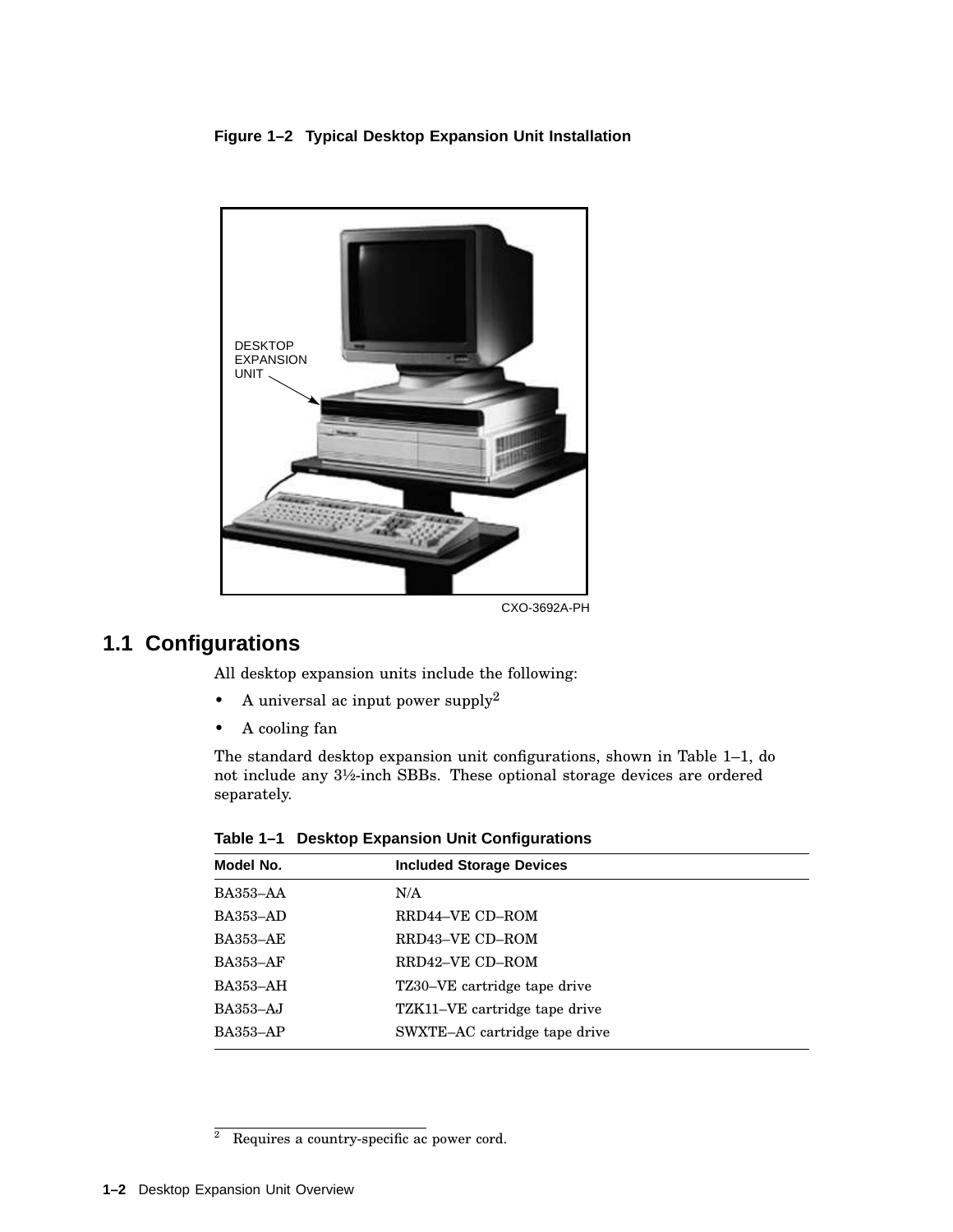Table 1–2 lists the specifications for the devices included as varients for use with the desktop expansion unit. For additional information concerning other storage devices, SCSI cables, and compatible systems, refer to the following manuals:

- *StorageWorks Solution Configuration Guide*
- *StorageWorks Solution Shelf and SBB User's Guide*
- *Digital Systems and Options Catalog*

| <b>Device Type</b>            | Capacity        | <b>Transfer Rate</b> | <b>Maximum SCSI</b><br><b>Transfer Rate</b> |
|-------------------------------|-----------------|----------------------|---------------------------------------------|
| RRD42-VE CD-ROM               | 600 MB          | $150$ KB/s           | 5 MB                                        |
| RRD43-VE CD-ROM               | 600 MB          | 150/300 KB/s         | 5 MB                                        |
| RRD44-VE CD-ROM               | 600 MB          | 150/330 KB/s         | $5\,MB$                                     |
| SWXTE-AC cartridge tape drive | $10 \text{ GB}$ | 1 MB                 | 5MB                                         |
| TZ30-VE cartridge tape drive  | 95 MB           | $62.5$ KB/s          | 5MB                                         |
| TZK11–VE cartridge tape drive | 62.5 GB         | $300$ KB/s           | 3 MB                                        |
|                               |                 |                      |                                             |

**Table 1–2 Desktop Expansion Unit Included Storage Device Specifications**

# **1.2 Configuration Rules**

There are no unique configuration rules for the desktop expansion unit. Refer to the *StorageWorks Solutions Configuration Guide* for the general StorageWorks configuration rules.

### **1.3 Power Cord Requirements**

Power cords must be ordered separately. The internal power supply, located at the left rear corner of the desktop expansion unit, is a universal ac input supply that can operate on input power of 100-120 V ac or 220-240 V ac auto ranging, 43 to 63 Hz. Country-specific input ac power cords are listed in Table 1–3. For a complete description of the country-specific power cord requirements, refer to the *StorageWorks Solutions Configuration Guide*.

**Table 1–3 Country-Specific Power Cords**

| Country        | <b>Voltage</b> | Plug             | Length                           | Order No.       |
|----------------|----------------|------------------|----------------------------------|-----------------|
| Australia      | 250 V ac       | AS 3112 - 1981   | $2.5 \text{ m} (8.2 \text{ ft})$ | $BN19H-2E$      |
| Central Europe | $250$ V ac     | CEE 7/7 (Schuko) | $2.5 \text{ m} (8.2 \text{ ft})$ | <b>BN19W-2E</b> |
| Denmark        | $250$ V ac     | Afsnit 107       | $2.5 \text{ m} (8.2 \text{ ft})$ | $BN19K-2E$      |
| Europe-Central | $250$ V ac     | CEE 7/7 (Schuko) | $2.5 \text{ m} (8.2 \text{ ft})$ | <b>BN19W-2E</b> |
| India          | $250$ V ac     | <b>BS 546</b>    | $2.5 \text{ m} (8.2 \text{ ft})$ | <b>BN19S-2E</b> |
| <b>Ireland</b> | $250$ V ac     | <b>BS</b> 1363   | $2.5 \text{ m} (8.2 \text{ ft})$ | $BN19A-2E$      |
| Israel         | $250$ V ac     | SI 32            | $2.5 \text{ m} (8.2 \text{ ft})$ | <b>BN18L-2E</b> |
| Italy          | $250$ V ac     | CEI 213-16/VII   | $2.5 \text{ m} (8.2 \text{ ft})$ | $BN19M-2E$      |
| Japan          | $125$ V ac     | <b>NEMA 5-15</b> | $3.0 \text{ m}$ (9.8 ft)         | BN27S-03+       |

† This power cord is rated at 15 amps.

(continued on next page)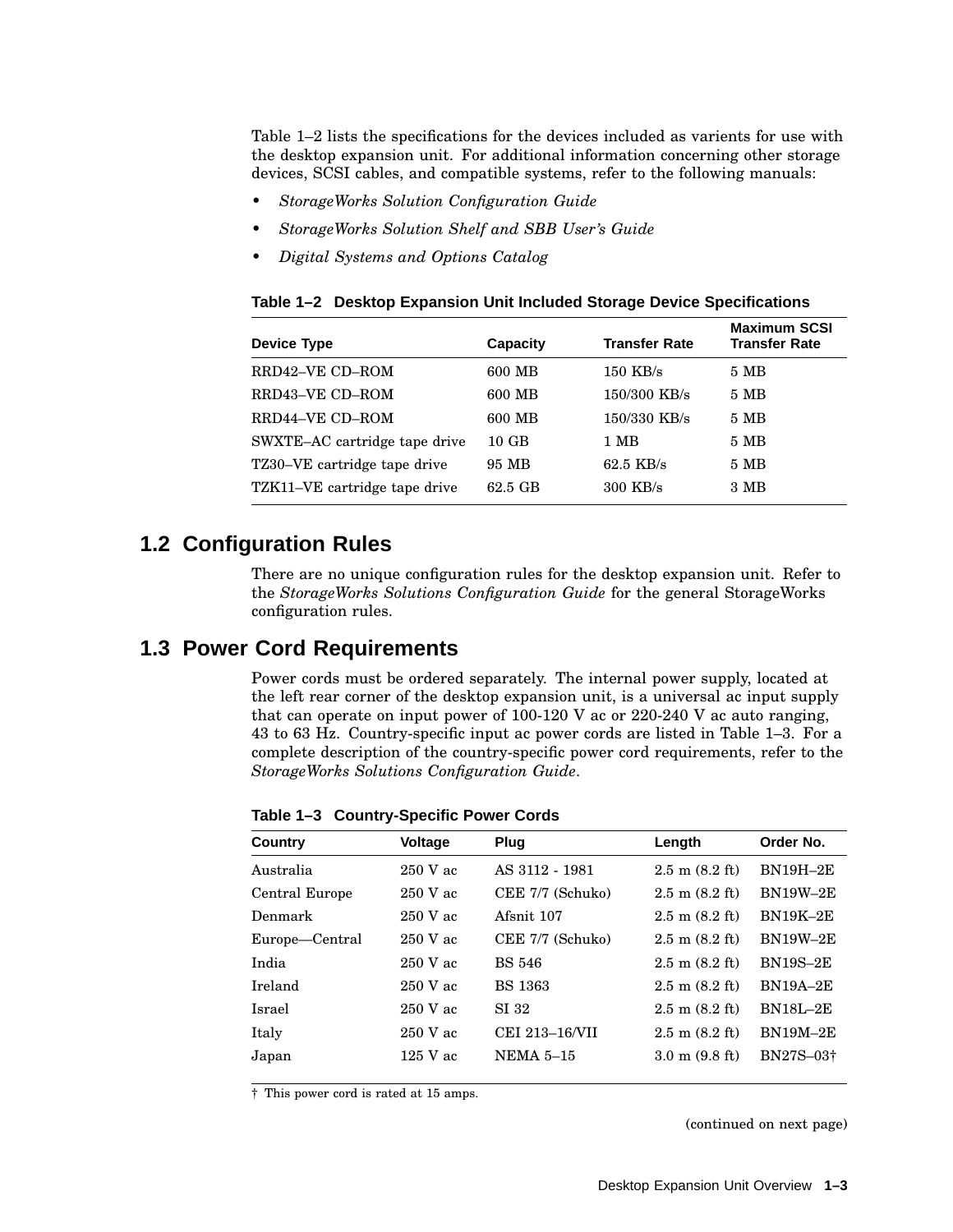| Country              | <b>Voltage</b> | Plug            | Length                           | Order No.  |
|----------------------|----------------|-----------------|----------------------------------|------------|
| New Zealand          | $250$ V ac     | AS 3112 - 1981  | $2.5 \text{ m} (8.2 \text{ ft})$ | $BN19H-2E$ |
| South Africa         | $250$ V ac     | <b>BS 546</b>   | $2.5 \text{ m} (8.2 \text{ ft})$ | $BN19S-2E$ |
| Switzerland          | $250$ V ac     | <b>SEV 1011</b> | $2.5 \text{ m} (8.2 \text{ ft})$ | $BN19E-2E$ |
| United Kingdom       | $250$ V ac     | <b>BS</b> 1363  | $2.5 \text{ m} (8.2 \text{ ft})$ | $BN19A-2E$ |
| <b>United States</b> | $125$ V ac     | NEMA $5-15$     | $3.0 \text{ m}$ (9.8 ft)         | BN27S-03 + |

**Table 1–3 (Cont.) Country-Specific Power Cords**

† This power cord is rated at 15 amps.

## **1.4 SCSI Cable Requirements**

SCSI cables must be ordered separately. The desktop expansion unit has two 50-pin, high-density, female, SCSI connectors located at the rear of the enclosure. The desktop expansion unit requires a cable with a 50-pin, high-density, male connector. The host or controller SCSI connector determines the other cable connector type.

To select the correct SCSI cables for a desktop system, complete the following steps:

- 1. Identify the host computer system.
- 2. Identify the host computer SCSI adapter.
- 3. Determine the maximum SCSI bus length based upon bus speed (that is, either fast [10 MB/s] or slow [5 MB/s]).
- 4. Determine the total SCSI bus length for all the desktop expansion units.
- 5. Determine the maximum SCSI cable length.
- 6. Select the SCSI cables. See Table 1–4 for the cable lengths and the order numbers. The SCSI cable connectors are shown in Figures 1–3 through 1–6.

#### **Table 1–4 SCSI ''A'' Cable Specifications**

| <b>Cable Description</b>                              | Length                           | <b>Cable Order</b><br>No. |
|-------------------------------------------------------|----------------------------------|---------------------------|
| Standard cable, 50-conductor                          | $0.3 \text{ m} (1.0 \text{ ft})$ | $BN21H-0C$                |
| • Two 50-pin, high-density, male, straight connectors | $0.5$ m $(1.6$ ft)               | $BN21H-0E$                |
|                                                       | $1.0 \text{ m} (3.3 \text{ ft})$ | BN21H-01                  |
|                                                       | $1.5 \text{ m}$ (4.8 ft)         | $BN21H-1E$                |
|                                                       | $2.0 \text{ m} (6.5 \text{ ft})$ | BN21H-02                  |
|                                                       | $3.0 \text{ m}$ (9.8 ft)         | BN21H-03                  |
|                                                       | $5.0 \text{ m}(16.4 \text{ ft})$ | BN21H-05                  |
|                                                       | $10.0$ m $(32.8 \text{ ft})$     | BN21H-10                  |
|                                                       | $15.0 \text{ m}$ (49.2 ft)       | BN21H-15                  |
|                                                       | $20.0 \text{ m}$ (65.6 ft)       | BN21H-20                  |

(continued on next page)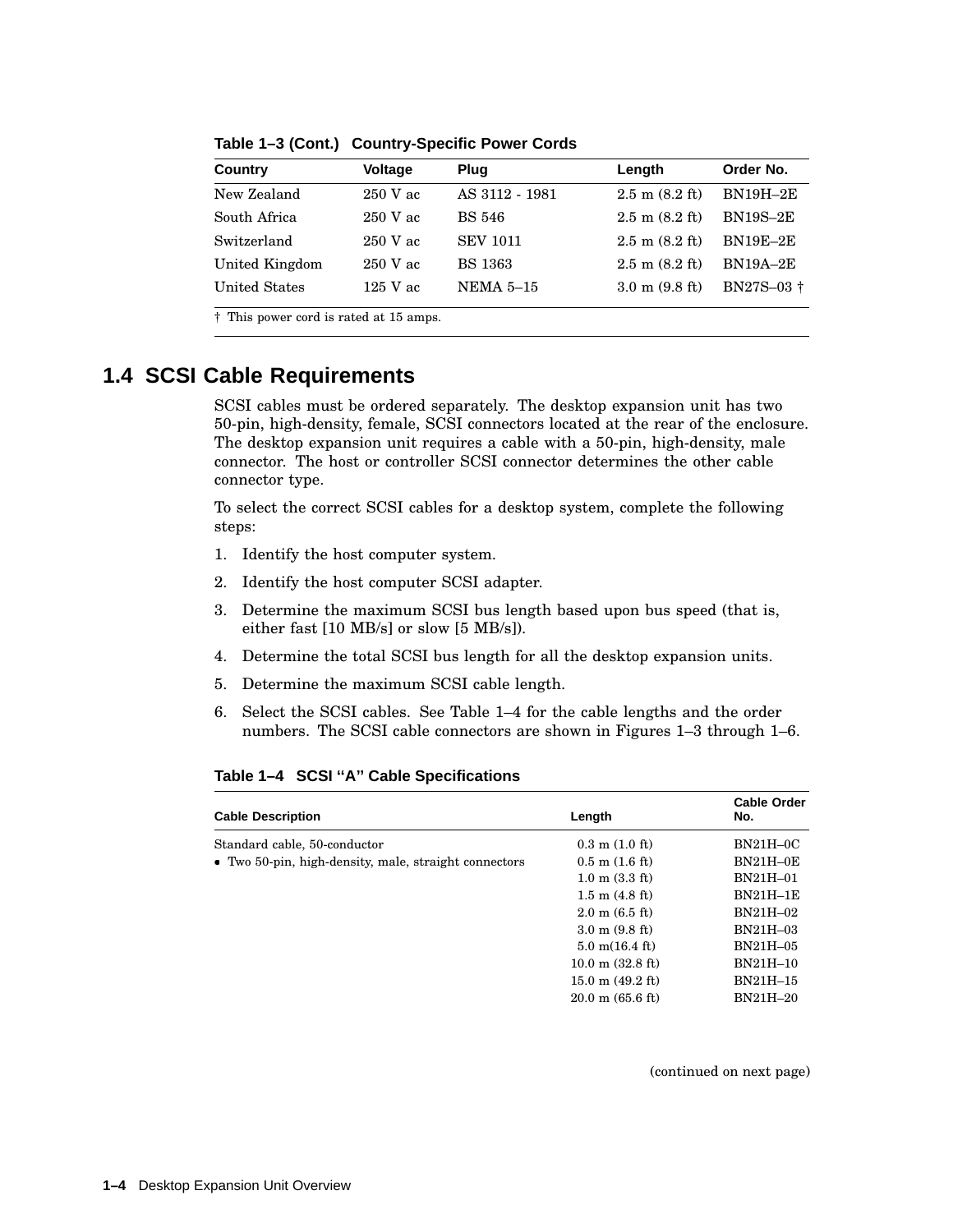| <b>Cable Description</b>                                                           | Length                           | <b>Cable Order</b><br>No. |
|------------------------------------------------------------------------------------|----------------------------------|---------------------------|
| HSC™ controller to StorageWorks shelf cable, 50-<br>conductor                      | $2.0 \text{ m} (6.5 \text{ ft})$ | BN31B-02                  |
| $\bullet$ One 50-pin, high-density, male, straight connector<br>with thumb latches | $3.0 \text{ m}$ (9.8 ft)         | <b>BN31B-03</b>           |
| $\bullet$ One 50-pin, high-density, male, straight connector<br>with thumb screws  |                                  |                           |
| Adapter cable, 50-conductor                                                        | $2.0 \text{ m}$ (6.5 ft)         | BN21R-02                  |
| $\bullet$ One 50-pin, high-density, male, straight connector                       | $3.0 \text{ m}$ (9.8 ft)         | <b>BN21R-03</b>           |
| $\bullet$ One 50-pin, low-density, male, right-angle connector                     | $5.0 \text{ m}$ (16.4 ft)        | BN21R-05                  |
| Adapter cable, 50-conductor                                                        | $0.9 \text{ m}$ (3.0 ft)         | BC09D-03                  |
| $\bullet$ One 50-pin, high-density, male, straight connector                       | $1.8 \text{ m}$ (6.0 ft)         | $BC09D-06$                |
| • One $50$ -pin, low-density, male, straight connector                             | $3.7 \text{ m}$ (12.0 ft)        | <b>BC09D-12</b>           |

### **Table 1–4 (Cont.) SCSI ''A'' Cable Specifications**

The *StorageWorks Solutions Configuration Guide* describes the SCSI cables and also lists the cables required to connect specific hosts and controllers to StorageWorks products.

You can connect two or more desktop expansion units in series provided the following conditions are met:

### **NOTE**

The internal bus is 0.9 meters (3.0 feet) long. When selecting cables or determining maximum bus operating speed, this demension must be included in your computations

- The total length of a SCSI bus transferring data at 10 MB/s is a maximum of 3.0 m (9.8 ft).
- The total length of a SCSI bus transferring data at 5 MB/s is a maximum of 6.0 m (19.7 ft).
- There are seven or fewer devices on the bus.
- No two devices on the SCSI bus have the same SCSI ID.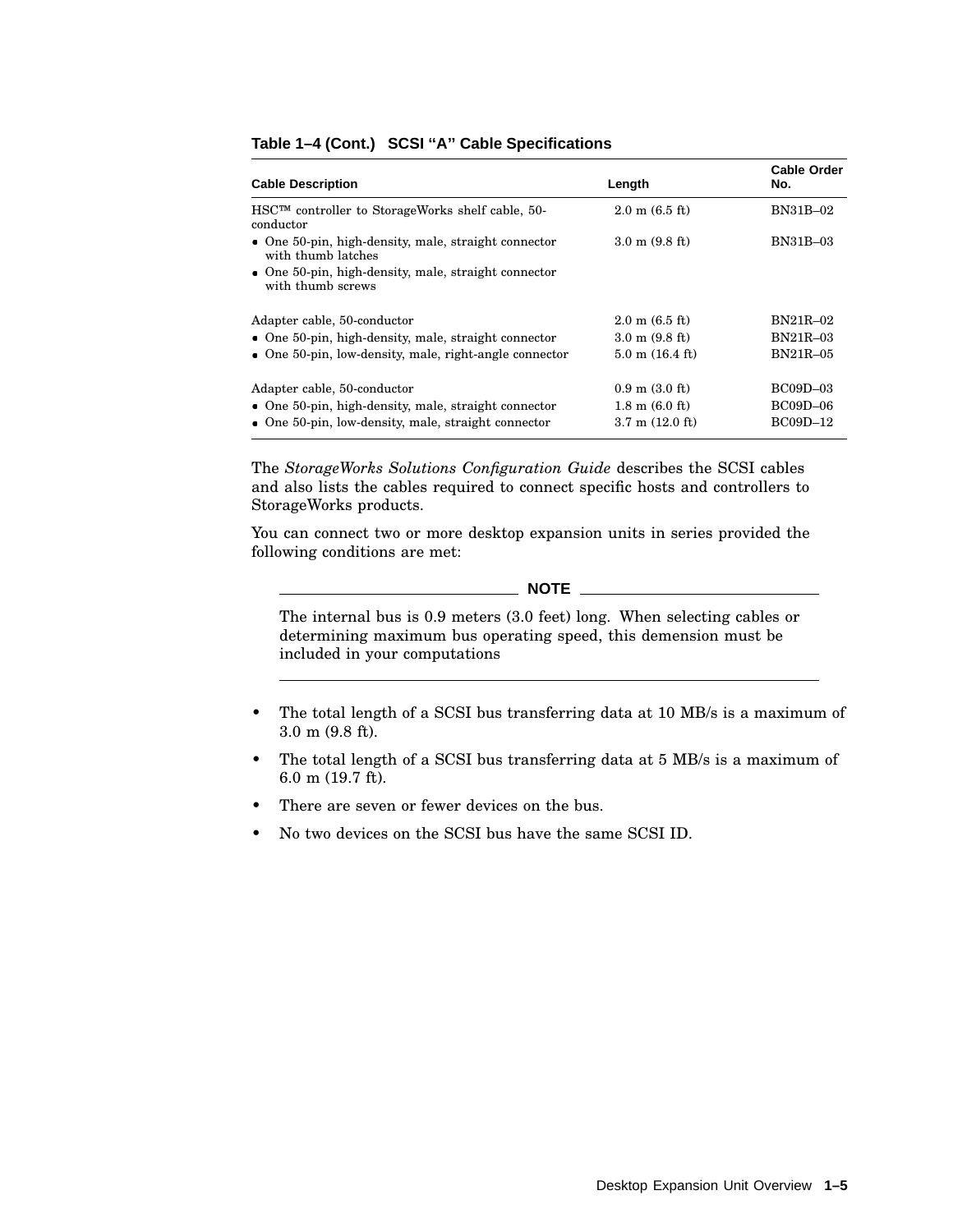**Figure 1–3 50-Conductor Standard Cable BN21H**



**Figure 1–4 50-Conductor Adapter Cable BN31B**



CXO-4170A-MC



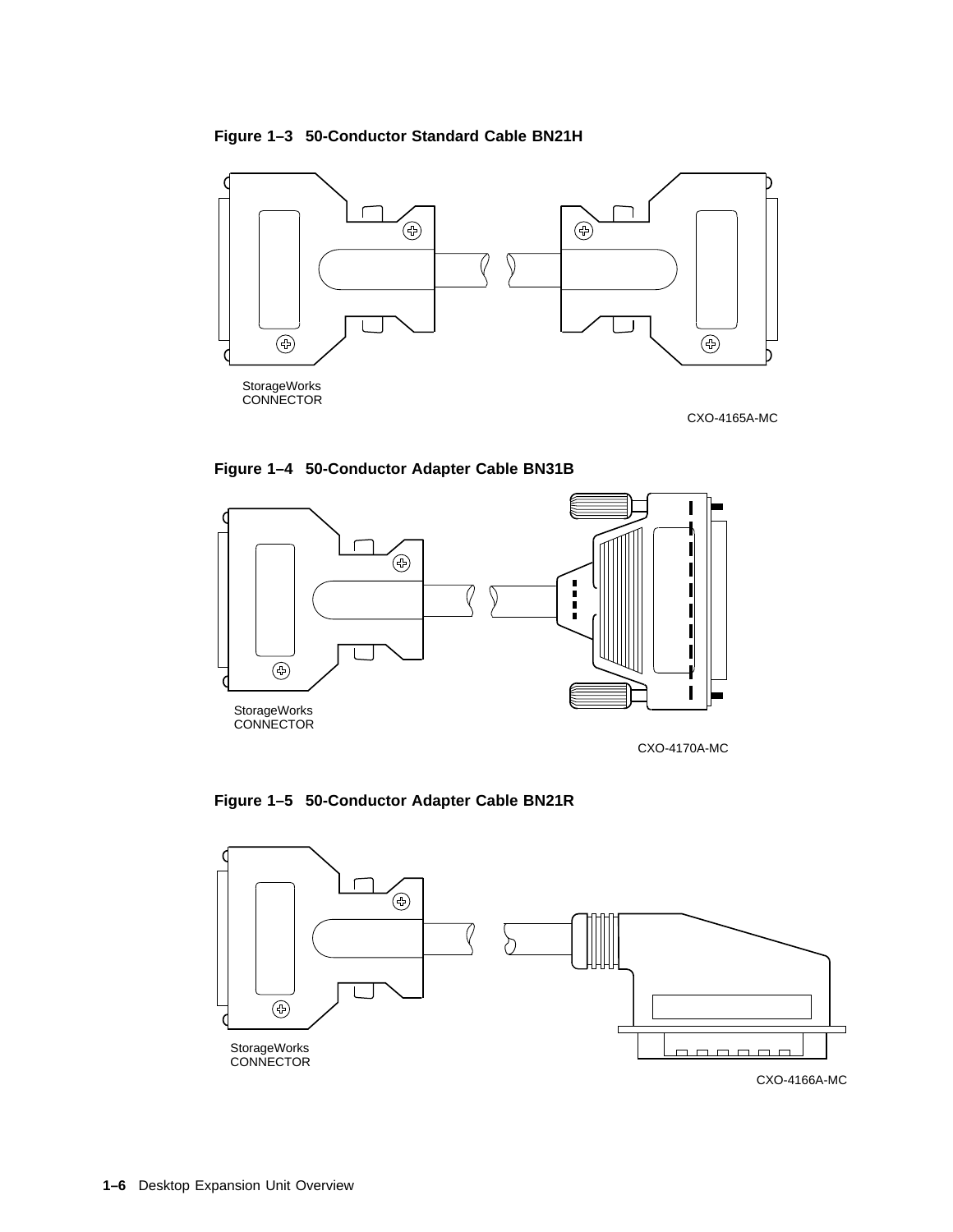



## **1.5 Storage Device Requirements**

Any StorageWorks 3½-inch SBB or 5¼-inch, half-height storage device can be installed in the desktop expansion unit. The SBBs can be installed in any slot. As shown in Figure 1–7, the last slot on the right (slot 3) can accommodate either a 3½-inch SBB or a 5¼-inch, half-height storage device. Trained personnel (for example, Digital Multivendor Customer Services representatives) can convert this slot to use a different form factor device.





CXO-3695A-PH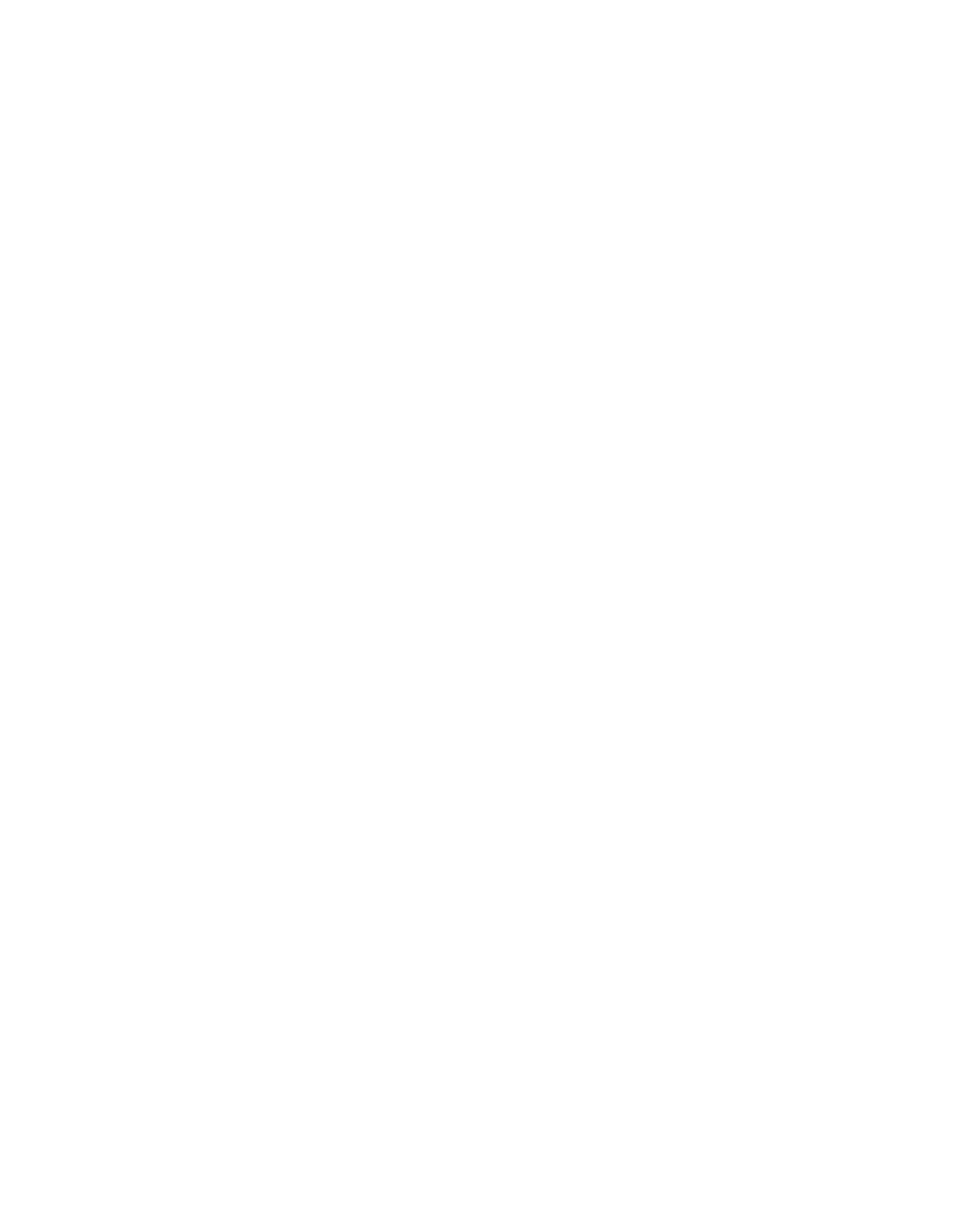# **Desktop Expansion Unit Operations**

This chapter describes the basic StorageWorks desktop expansion unit operations.

- Section 2.1 describes the desktop expansion unit ac power requirements, dc power supply, and cooling.
- Section 2.2 describes the desktop expansion unit status indicators.
- Section 2.3 describes the desktop expansion unit's Small Computer System Interface (SCSI) bus, device addressing, and SCSI bus termination.

# **2.1 Enclosure Power and Cooling Status Display**

The internal power supply, located at the left rear corner of the desktop expansion unit, is a universal ac input supply that can operate on either 50 Hz or 60 Hz. It provides +5 V dc and +12 V dc for storage device operation.

The +12 V dc also powers the internal blower that cools the desktop expansion unit with a front to rear air flow at a rate of three cubic feet per minute per slot.

The ac power switch, as shown in Figure 2–1, controls the ac input to the dc power supply. The ac voltage to the ac output connector is independent of this switch. Digital recommends that the ac input power be switch controlled, preferably by the associated workstation or personal computer (PC).

**Figure 2–1 Desktop Expansion Unit AC Power Components**



CXO-3683B-PH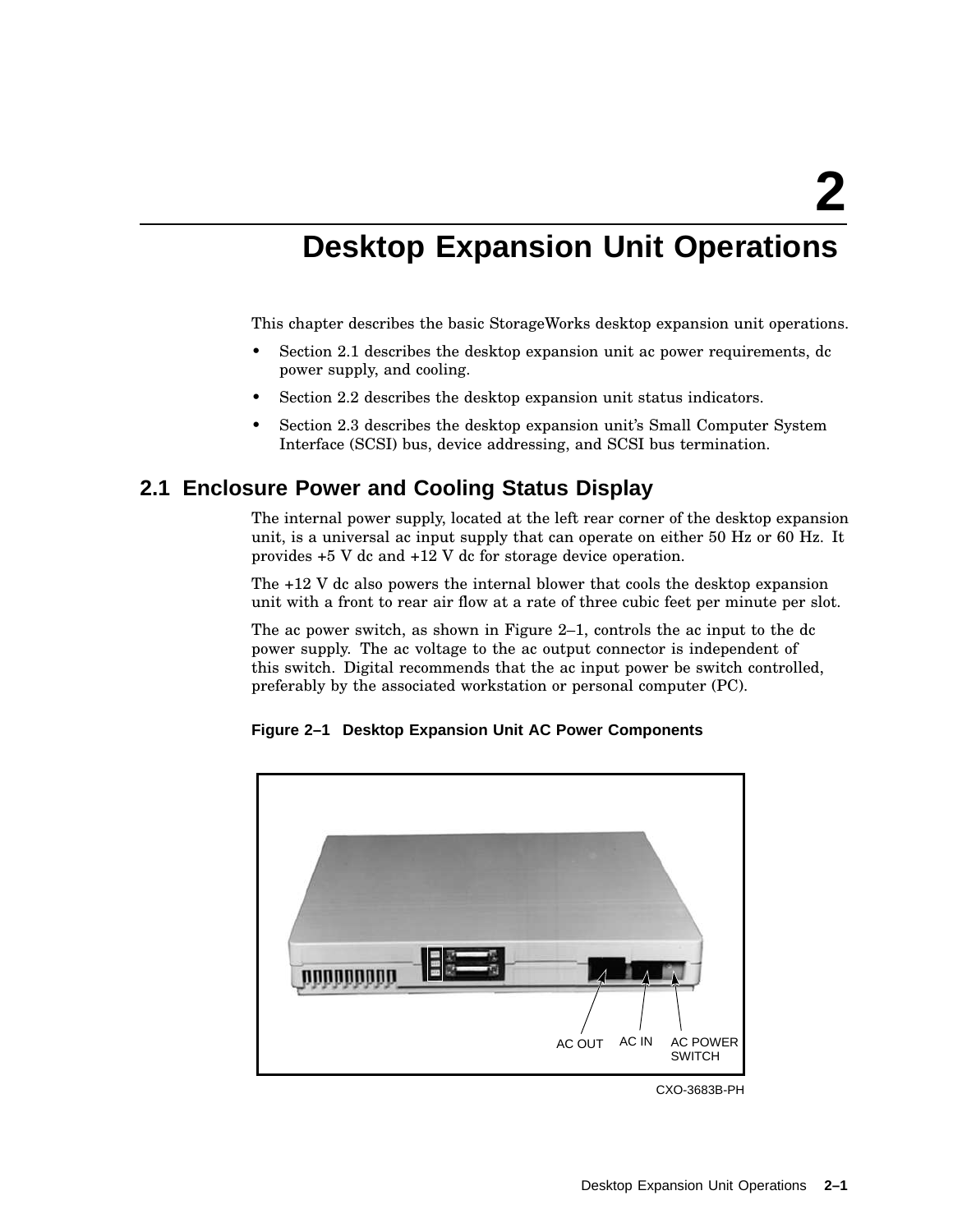The desktop expansion unit status light emitting diode (LED), mounted between the leftmost StorageWorks building blocks (SBBs) (slots 1 and 2) (see Figure 2–2), is on when the system blower is operating and both the  $+5$  V dc and  $+12$  V dc power supply outputs are present. When any of these conditions are not met, the desktop expansion unit status LED is off and power is removed from the SBBs and devices.

There are no diagnostics for the desktop expansion unit; it is basically a "Go" or ''No Go'' unit. Neither the power supply or the fan within the desktop expansion unit are field replaceable units (FRUs). Should either of these devices fail, contact Digital Multivendor Customer Services.



**Figure 2–2 Desktop Expansion Unit—Status LED**

CXO-3695A-PH

## **2.2 SBB and Device Status Indicators**

The storage device status is displayed on the fronts of the 5¼-inch, half-height storage device and 3½-inch SBBs. The status display for each of the 5¼-inch, half-height storage devices is device specific and is described in the specific device's user's guide.

Each 3½-inch SBB has two LEDs that indicate the SCSI device activity and the SCSI device status. As shown in Figure 2–3, each 3½-inch SBB has a device activity LED (green) and a device fault LED (amber) that display the disk drive status. These two LEDs have three states: on, off, and flashing.

**NOTE**

Other devices, such as the TLZ06–VA tape drive, have device-specific displays. See the device's user's guide for a description of these status displays.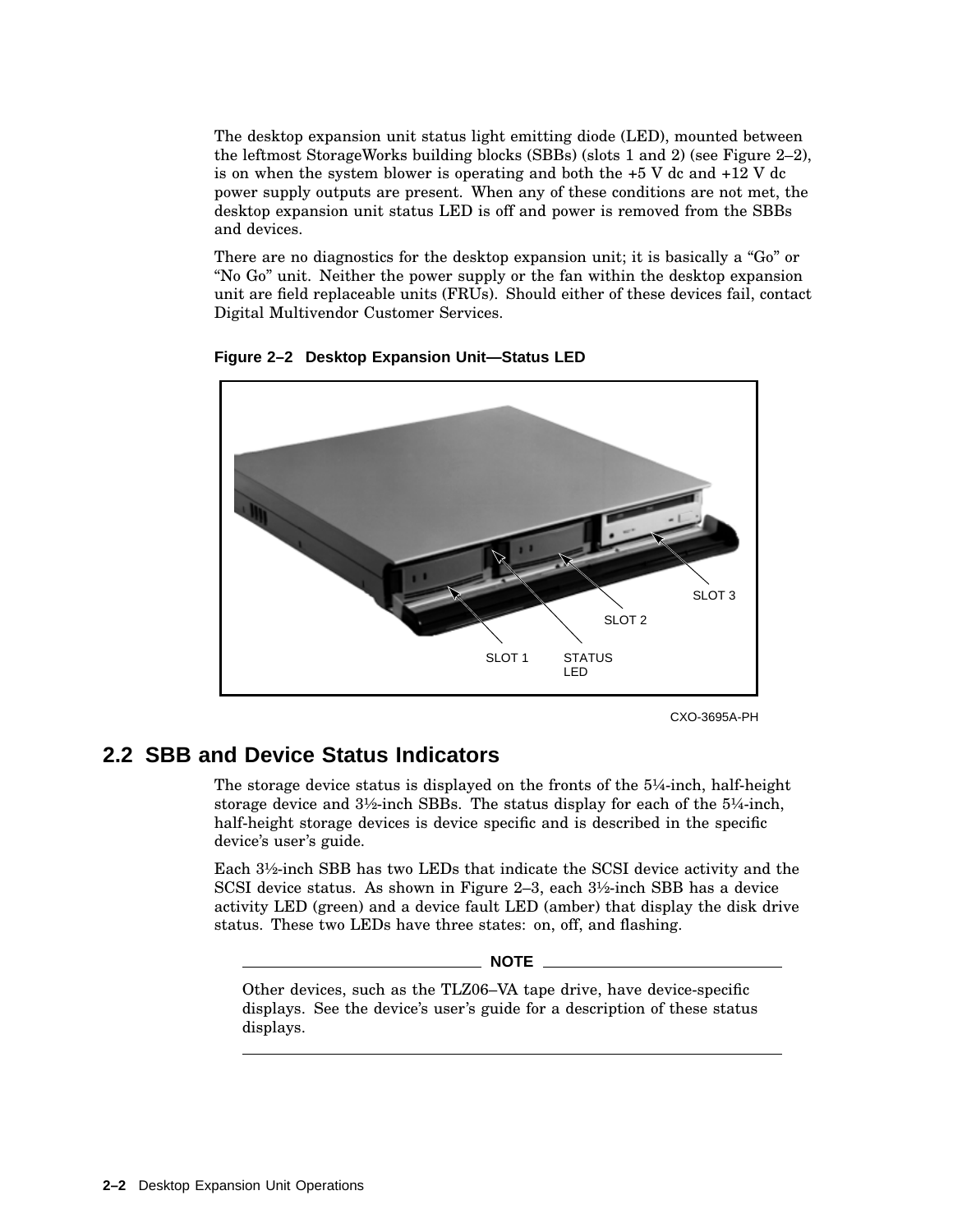



CXO-3671A-PH

Device status can be determined by the activity and device fault LEDs as follows:

When the green device activity LED is on or flashing, the device is active. This LED is controlled by the device.

### **CAUTION**

Removing a storage device while data is being transferred (the green LED is on or flashing) can corrupt or lose the data.

- When the amber device fault LED is on steadily, an error condition exists.
- When the amber device fault LED is flashing, one of the following conditions may exist:
	- The device is spinning up.
	- The device is spinning down.
	- The controller is checking the device address.

**NOTE**

Not all SCSI controllers can control the device fault LED. Check the controller documentation to determine if this function is available.

When a fault occurs, the controller reports the fault type and the SBB device address (SCSI target ID) to the host.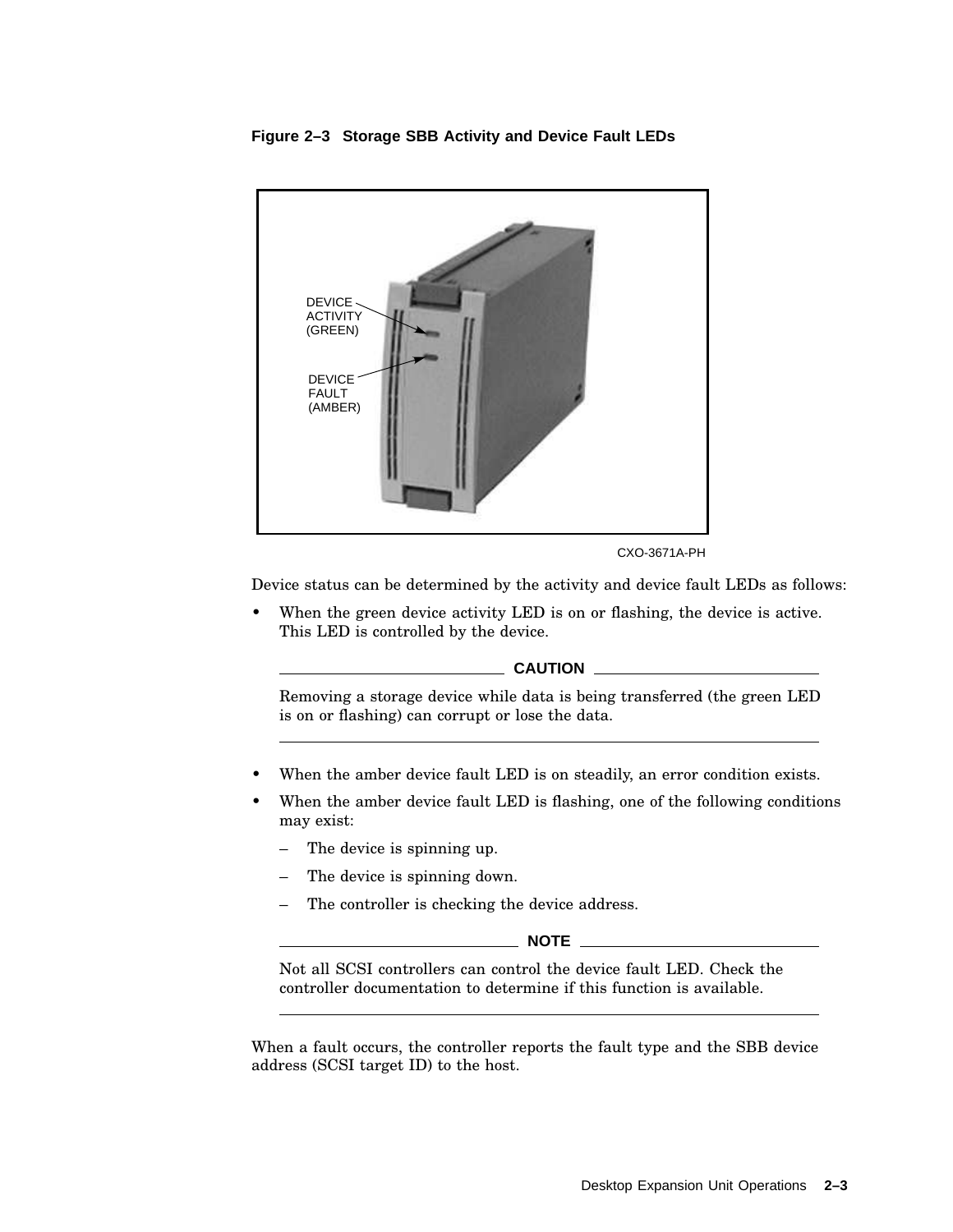# **2.3 The SCSI Bus**

The desktop expansion unit provides add-on storage for systems supporting SCSI devices. The capabilities of the system SCSI bus **controller** determine the following:

- The SCSI bus transfer rate (either 5 MB/s or 10 MB/s) and therefore, the maximum SCSI bus length
- The valid **SCSI device** addresses (**target IDs**)
- The operation of SBB status LEDs
- The valid SBB replacement methods—**hot-swap**, **warm-swap**, or **cold-swap** (See Section 3.3 for more information on these methods.)

### **2.3.1 Terminating SCSI Buses**

The desktop expansion unit uses a single-ended SCSI–2 bus. Bus termination is supplied by an internal, active terminator. There is no requirement for any other termination either on the bus or on the devices. The internal SCSI bus is 0.9 meters (3.0 feet) long. When selecting cables or determining maximum bus operating speed, this dimension must be included in your computations.

All SCSI buses are terminated at both ends to provide reliable operation. The last desktop expansion unit on the bus always terminates the bus.

Connecting a second desktop expansion unit to the output SCSI connector automatically disables the termination in the first unit. Connecting a third unit automatically disables the termination in the second unit. This feature ensures that there is never more than one termination on the SCSI bus.

The combination of input and output SCSI bus connectors, plus individual SCSI device address switches, enables you to quickly configure the bus to meet your system needs.

**Note**

SCSI buses are terminated only at the controller and within the desktop expansion unit. The SCSI bus is always terminated by the last desktop expansion unit on the bus. External termination of the SCSI bus is not required.

### **2.3.2 Device Addressing**

You can assign a unique device address of 0 through 7 to each device on the SCSI bus. Use the three device address switches on the rear of the unit, as shown in Figure 2–4, to assign an unused SCSI device address to each storage device.

**Note**

Some system SCSI controllers have a preset SCSI device address, usually 6 or 7. A SCSI bus cannot operate when two devices have the same address. Check the SCSI controller documentation to determine the controller SCSI address.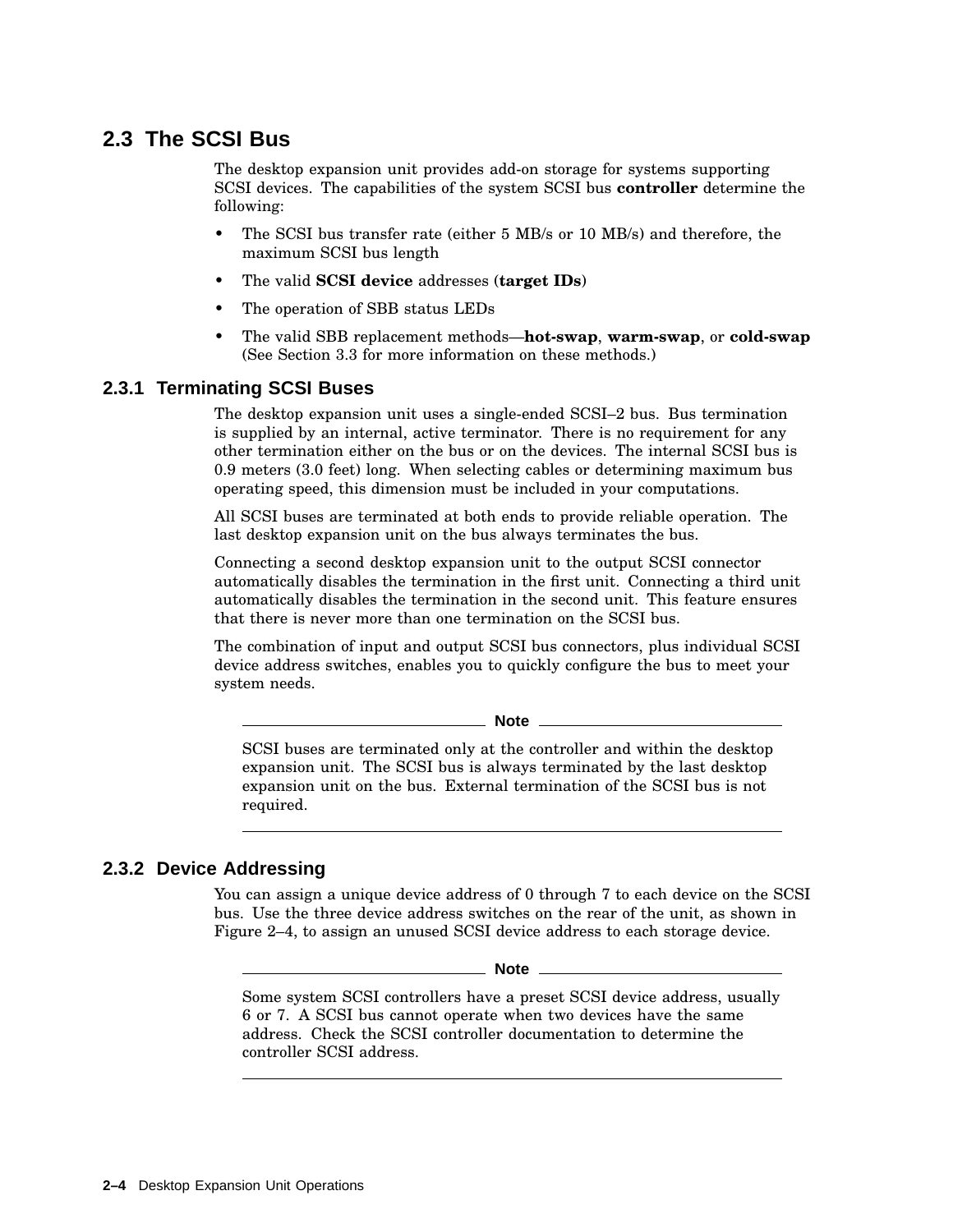

**Figure 2–4 Desktop Expansion Unit SCSI Bus Components**

Figure 2–5 shows a typical device address switch. Use Table 2–1 to set the device address switch positions.

### **Figure 2–5 Typical Device Address Switch**





The function of each of the three address switches is as follows:

- The top switch (left) sets the slot 1 device address.
- The middle switch (center) sets the slot 2 device address.
- The bottom switch (right) sets the slot 3 device address.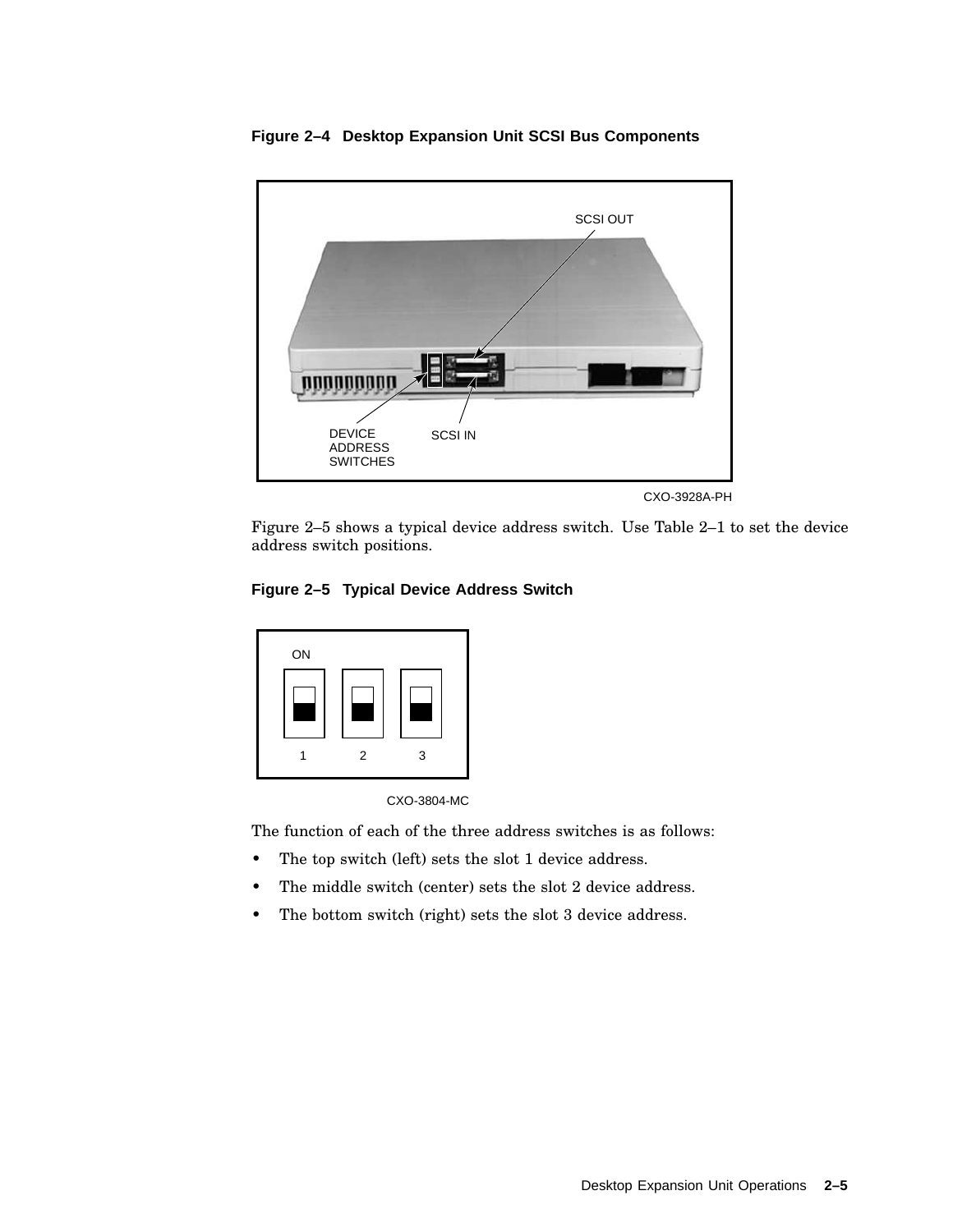|                  |     | <b>Switch</b> |     |  |
|------------------|-----|---------------|-----|--|
| <b>Address</b>   | 1   | $\mathbf{2}$  | 3   |  |
| $\boldsymbol{0}$ | Off | Off           | Off |  |
| 1                | On  | Off           | Off |  |
| $\overline{2}$   | Off | On            | Off |  |
| 3                | On  | On            | Off |  |
| 4                | Off | Off           | On  |  |
| 5                | On  | Off           | On  |  |
| 6                | Off | On            | On  |  |
| 7                | On  | On            | On  |  |

|  | Table 2-1 Desktop Expansion Unit Device Addresses |  |  |  |
|--|---------------------------------------------------|--|--|--|
|--|---------------------------------------------------|--|--|--|

### **2.3.3 TZ30–VE 5¼-Inch Cartridge Tape Drive**

The TZ30–VE cartridge tape drive does not support remote device addressing. Only the local TZ30–VE device address switches (accessible through a hole on the right side of the unit) are used to set the device address.

 $\_$  NOTE  $\_$ 

Refer to the *TZ30 Cartridge Tape Technical Manual* for a complete description of the TZ30 switches.

Use the following procedure to set the device address:

**Note**

Switch 1 (the top switch) has no SCSI ID function and does not need to be set.

Switches 2, 3, and 4 (the bottom three switches) set the device address. Switch 4 is the least significant bit (LSB) and switch 2 is the most significant bit (MSB).

1. Set the switch to the right (rear) to 0.

2. Set the switch to the left (front) to 1.

The desktop expansion unit slot 3 (right) device address switch is not used for the TZ30–VE but may be set to the TZ30–VE address for convenience.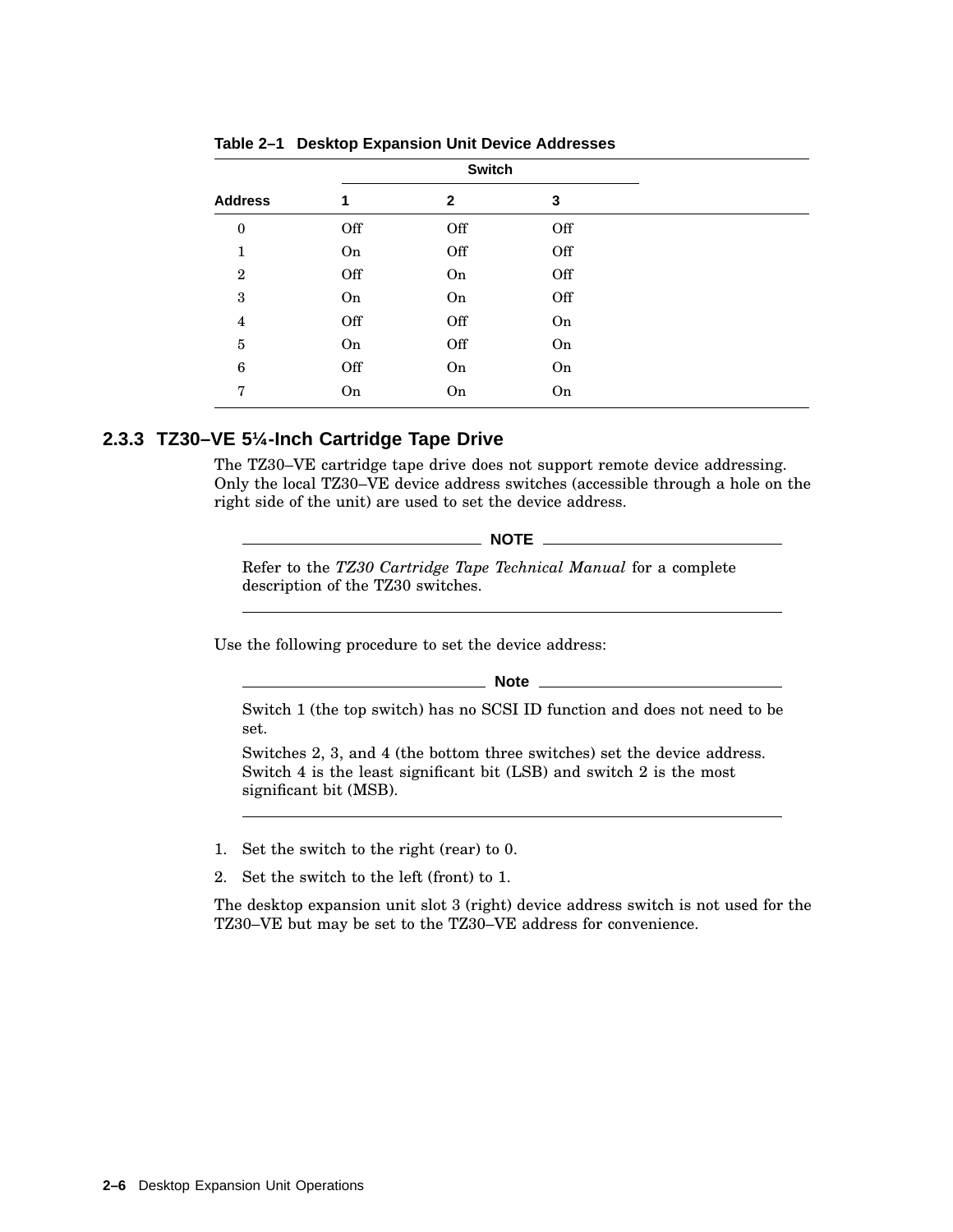# **Desktop Expansion Unit Installation**

This chapter describes the preferred desktop expansion unit installation and the procedures for installing, removing, and exchanging 5¼-inch, half-height storage devices, and 3½-inch StorageWorks building blocks (SBBs).

# **3.1 Desktop Expansion Unit Installation**

Typically, the desktop expansion unit is installed on top of the CPU with the monitor mounted on top. This configuration allows you to view all the status LEDs on the CPU and desktop expansion unit.

The following procedures explain how to cable a preferred system installation as shown in Figure 3–1.



### **Figure 3–1 Typical Workstation Installation—Rear View**

CXO-3694A\_PH

Connect the ac power cord as follows:

1. Connect the desktop expansion unit ac power cord to the workstation ac output connector and then to the desktop expansion unit ac input connector.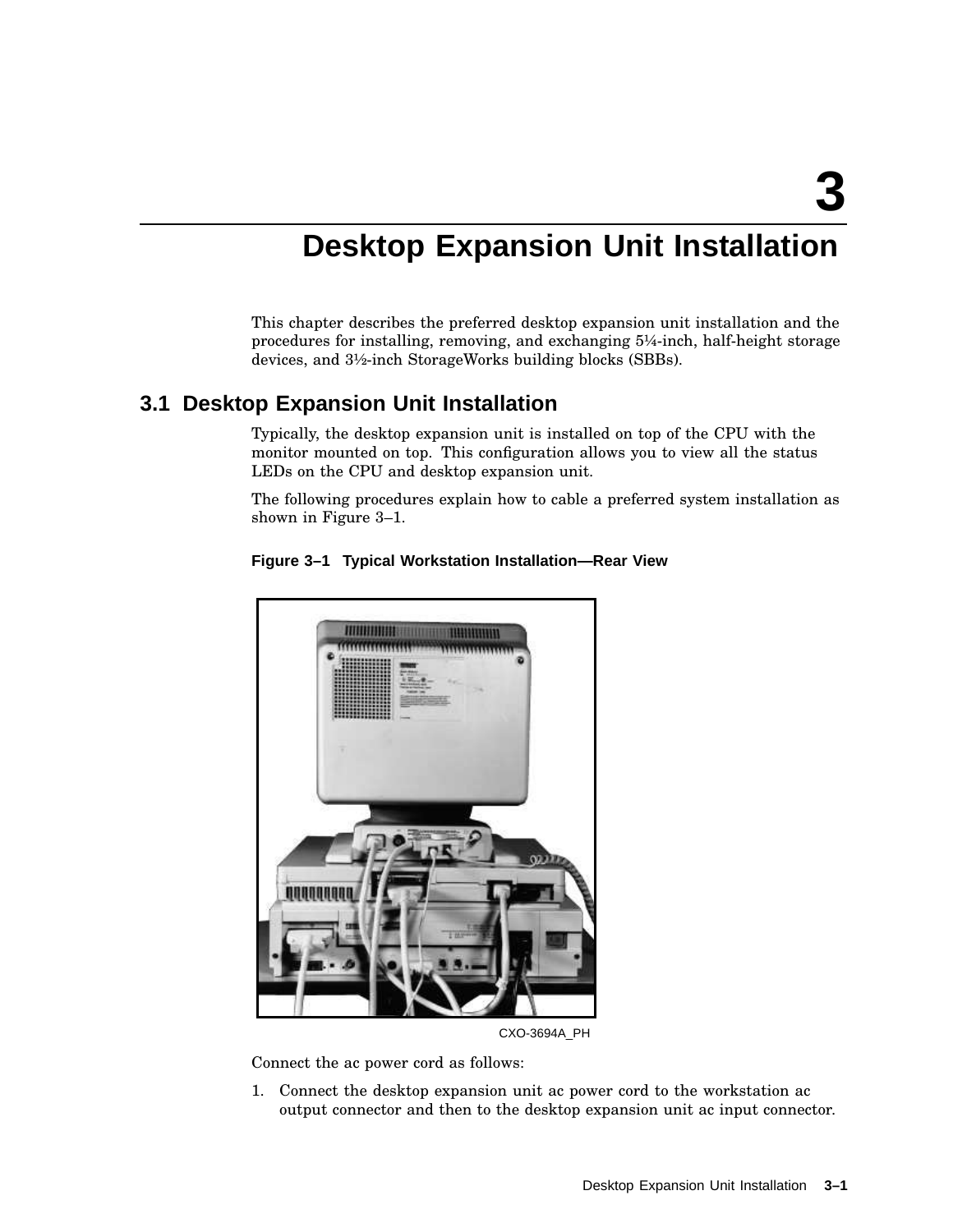2. Connect the monitor ac power cord to the desktop expansion unit ac output connector and then to the monitor ac input connector if required.

Connect the SCSI cable as follows:

- 1. Connect the 50-pin, high-density cable connector to the SCSI INPUT connector on the rear of the desktop expansion unit. Connect the other end of the cable to the host or controller SCSI connector. Refer to Section 1.4 for information on selecting a SCSI cable.
- 2. If additional desktop expansion units are connected, connect a 50-pin, highdensity SCSI cable from the SCSI OUTPUT connector of the first desktop expansion to the SCSI INPUT connector on the rear of the second desktop expansion unit. Refer to Section 1.4 for information on configuring two or more desktop expansion units.

Using this configuration permits you to sequentially apply power to the workstation, and then to the desktop expansion unit and monitor.

### **3.2 Installing a 3½-Inch SBB**

A 3½-inch SBB, as shown in Figure 3–2, is the same as the 3½-inch SBBs used with other StorageWorks products. The 3½-inch SBB is mounted horizontally with the status LEDs to the left. This has no effect on the operation of the storage device.

**Note**

Slots 1 and 2 are always used for 3½-inch SBBs. Slot 3 can be used for either a 5¼-inch, half-height storage device or a 3½-inch SBB. See Chapter 4 for the backplane connector positioning procedure.

Security screws are provided with each desktop expansion unit. They can be installed through the bottom of the expansion unit into the storage devices in each slot, as shown in Figure 3–3. These screws are used to prevent unauthorized access and removal of devices. Although these screws would not deter a determined person from opening the desktop expansion unit, the person would need the proper tools to access the bottom of the unit. Security screws can be inserted for all three slots.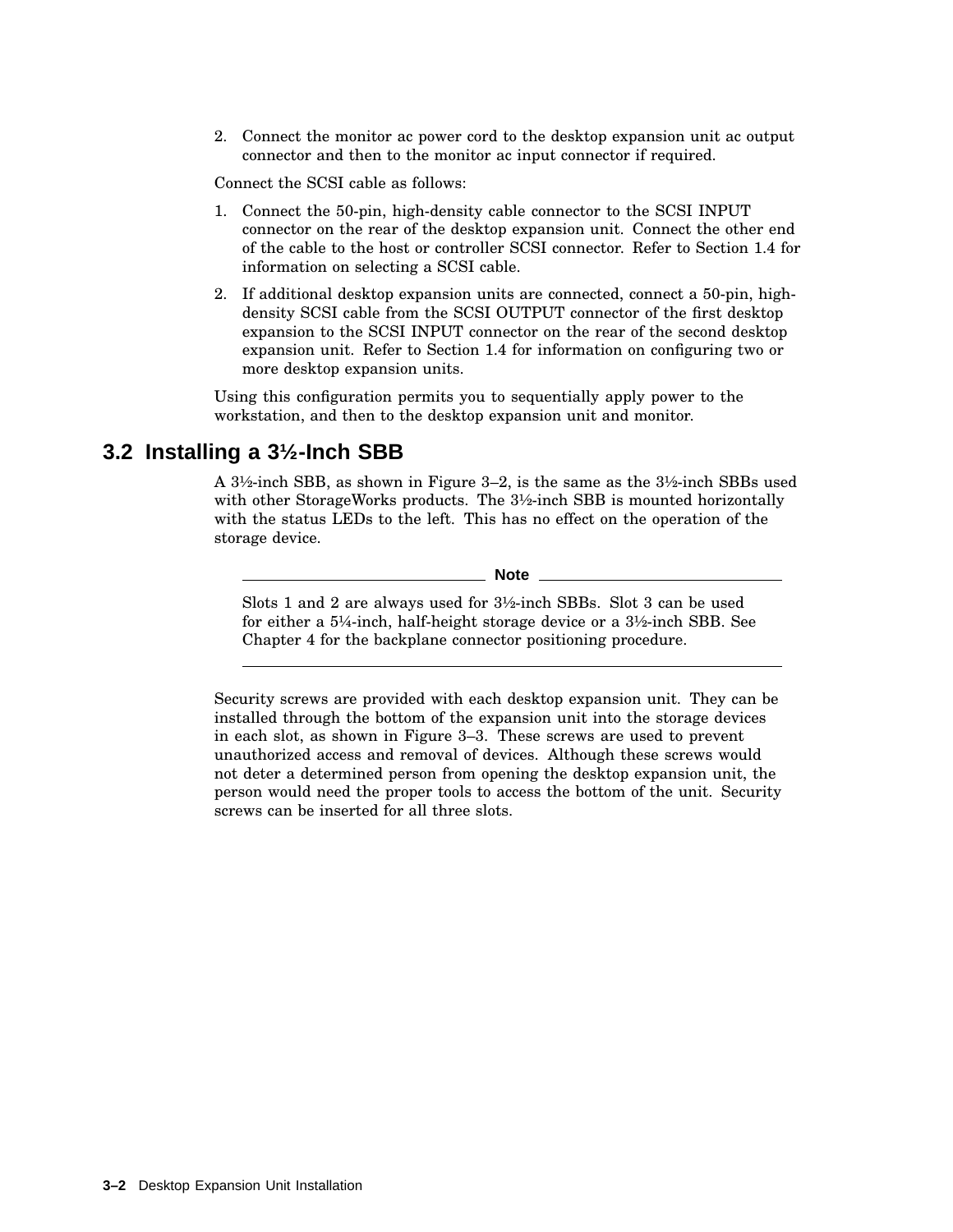



CXO-3614A-PH



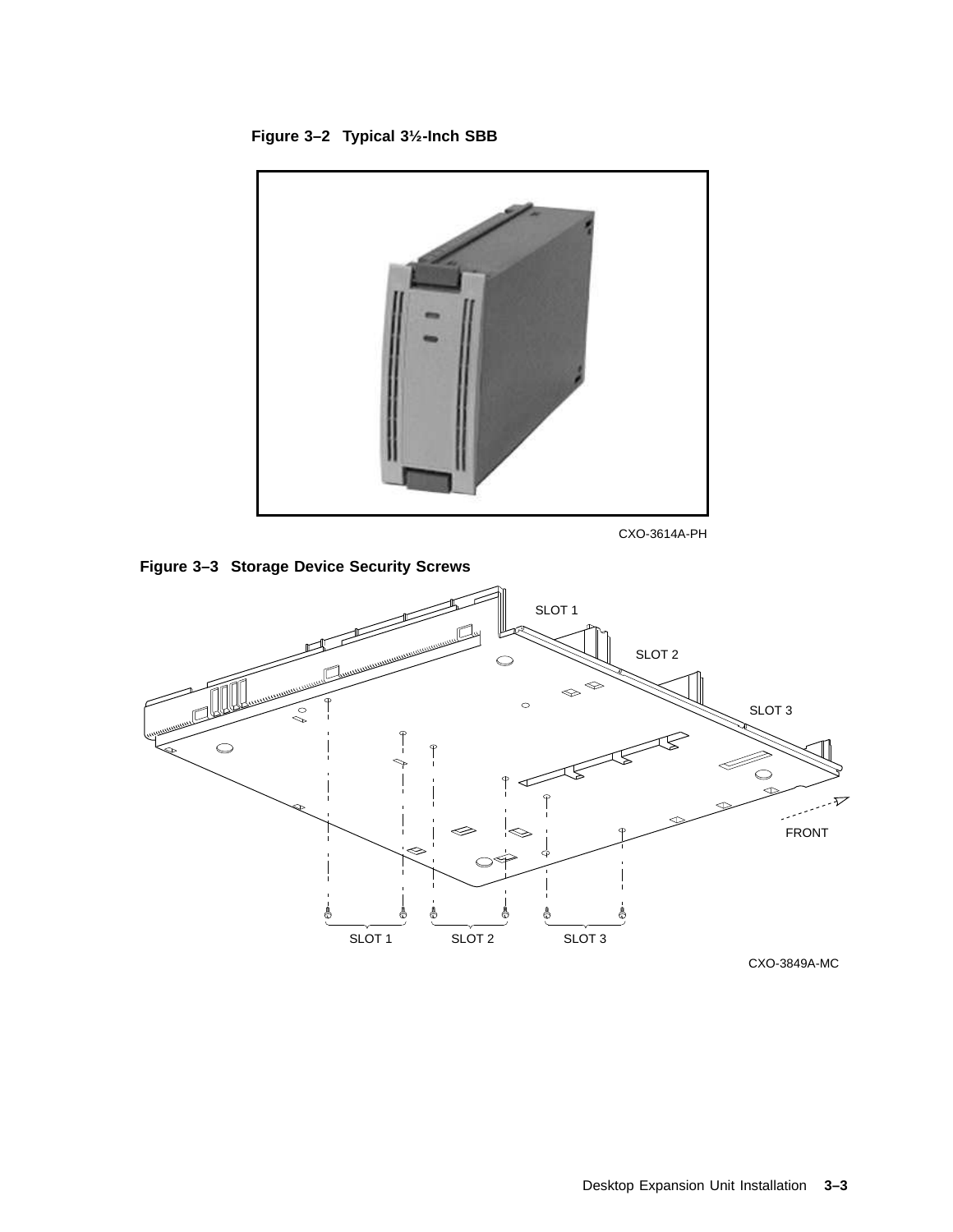The SBB connector is a 96-pin female connector that provides positive mating with the SBB shelf male connector. The connector design ensures that dc power is present until after the SCSI bus connection is broken and that dc power is applied before the SCSI bus connection is made. This feature protects the integrity of the SCSI data bus and avoids introducing noise on the bus that could either distort data or cause the bus to ''hang.''

The SBB connector is a simple, highly reliable mechanism that can support 200 SBB replacement cycles. (Removing and replacing an SBB constitutes one replacement cycle.) Over the projected StorageWorks active product life of 5 years, this equates to 40 replacement cycles per year, or approximately 1 cycle every 9 days. Excessive replacement cycles wear away the gold contact coating and thus destroys the integrity of the connection. The replacement cycle limit applies equally to shelf connectors and device connectors.

Environments requiring a greater number of replacement cycles are not supported and are considered as improper treatment or use (paragraph 9.4b of U.S. Standard Terms and Conditions). Products or connectors damaged because of a higher number of replacement cycles are not eligible for return under warranty and standard service plans.

Digital Equipment Corporation markets a distinct family of removable storage elements for higher replacement cycle environments. Contact your Digital Account Representative for more information.

## **3.3 Replacing a 3½-Inch SBB**

There are three methods for replacing 3½-inch SBBs in desktop expansion units: hot swap, warm swap, and cold-swap.

- For single desktop expansion units:
	- The cold-swap method is normally used during initial installation or when power is removed from the desktop expansion unit. None of the storage devices are operational until the power is restored.
	- If the SCSI controller supports the hot-swap method, you can replace a storage device using this method provided that the storage device is not active (that is, the green device activity LED is off).

#### **CAUTION**

Do not use the hot-swap method unless you are positive that this method is fully supported by the SCSI controller.

• For multiple desktop expansion units:

The warm-swap method is used when two or more desktop expansion units are connected in series. Power can be removed from one unit without disrupting the SCSI bus.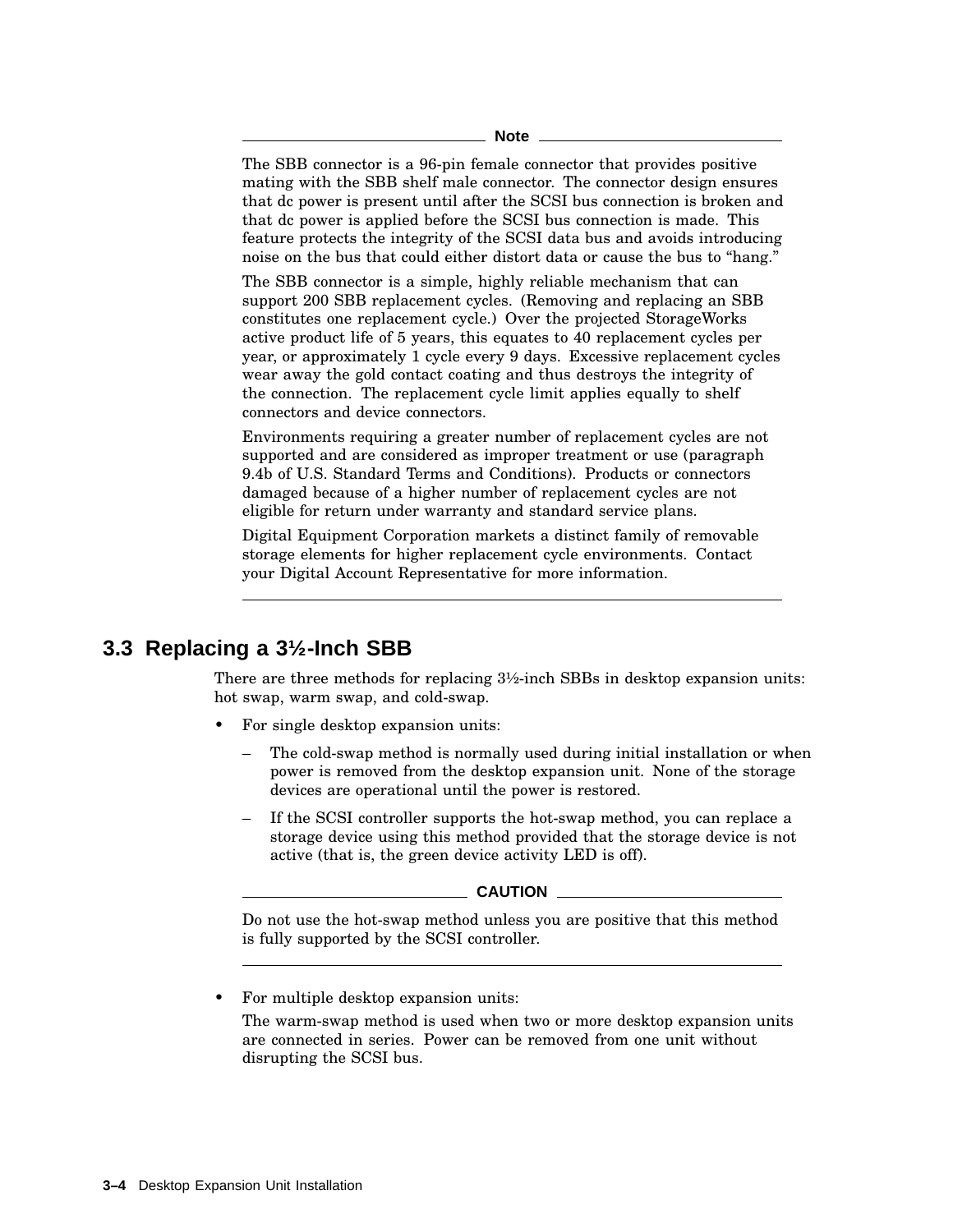The replacement methods are defined as follows:

- **Hot-swap**—A method of device replacement whereby the complete system remains on line and active during device removal or insertion. The device being removed or inserted is the only device that cannot perform operations during this process. User applications that are not dependent upon the device being swapped are not impacted.
- **Warm-swap**—A method of device replacement used when there are multiple expansion units, whereby the complete system remains on line during device removal or insertion. Activity may be suspended or paused for a brief period of time during device insertion or removal. No booting or loading of code is permitted except on the device being inserted. User applications that are not dependent upon the devices on the affected SCSI bus are not noticeably impacted.
- **Cold-swap**—A method of device replacement that requires that power be removed from one or more shelves or expansion units thereby affecting other devices therein. User applications that are not dependent upon the devices being swapped are impacted as a result. This method is used when conditions preclude the use of a warm-swap or hot-swap method. Normally, this method is only used when installing or upgrading a StorageWorks subsystem.

Refer to the *StorageWorks Solutions Shelf and SBB User's Guide* for a detailed description of the procedures for exchanging (swapping) devices.

Use the following procedure to remove or replace a 3½-inch SBB:

### $\_$  CAUTION  $\_$

The 3½-inch SBB is heavy and can be damaged if dropped. Therefore, always use both hands to fully support the 3½-inch SBB during removal or installation.

- 1. *Optional*—Remove the two security screws from the enclosure. Refer to Figure 3–3.
- 2. Press the two SBB mounting tabs in to release the 3½-inch SBB.

### **CAUTION**

To prevent electrostatic discharge (ESD) damage to a 3½-inch SBB, do not touch the SBB interface connector.

- 3. Support the 3½-inch SBB with both hands as you pull it from the desktop expansion unit.
- 4. Insert the replacement 3½-inch SBB into the guide slots and push it in until it is fully seated and the mounting tabs engage the desktop expansion unit.
- 5. *Optional*—Install the two security screws.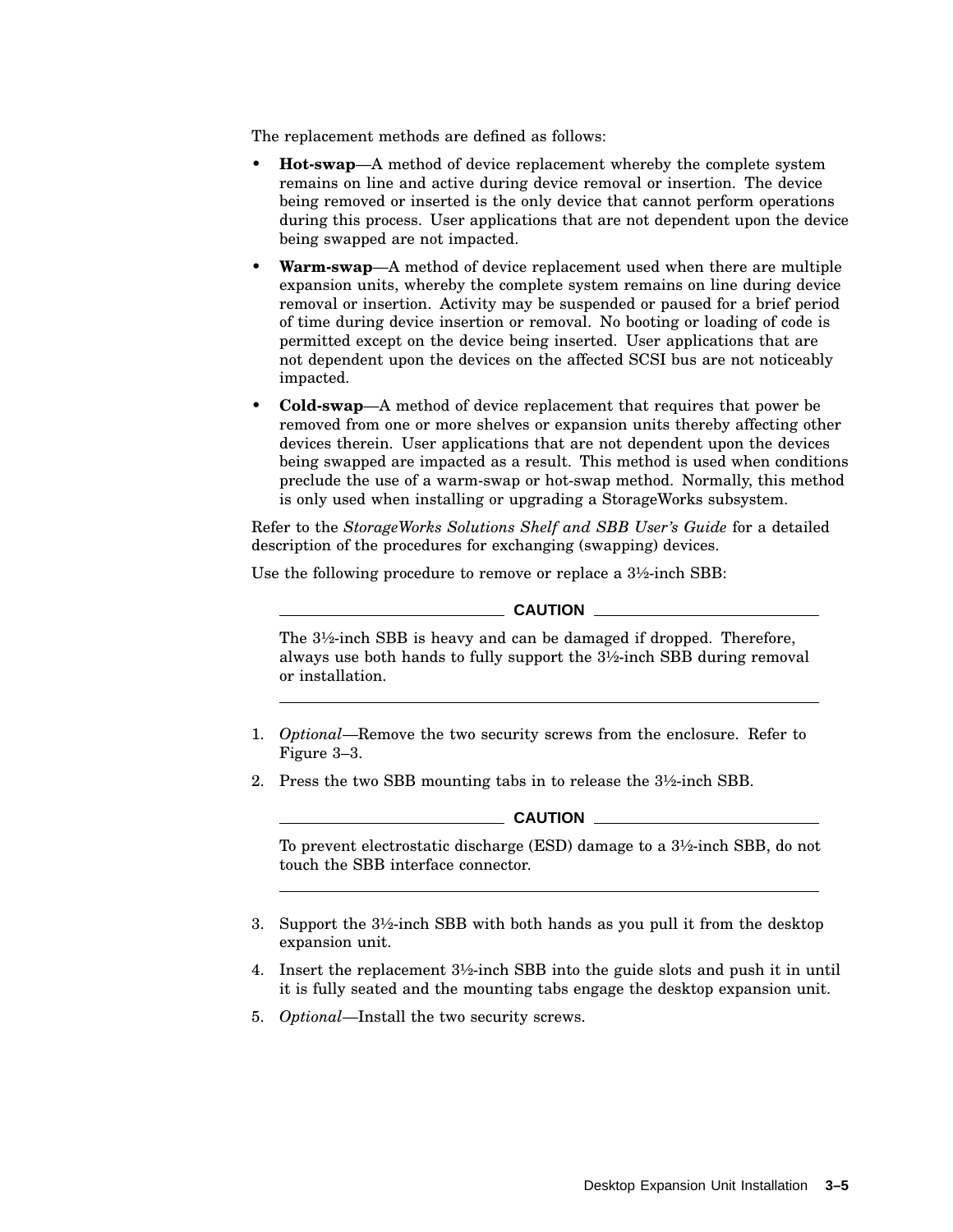To prevent overheating, the following conditions must be met:

- Slots 1 and 2 must have either a 3½-inch SBB or a blank bezel (BA35X–Px) installed.
- Slot 3 must have either a 5¼-inch, half-height storage device or be configured for a 3½-inch SBB and have either a 3½-inch SBB or a blank bezel (BA35X–Px) installed.
- 6. After power is applied, observe the status LEDs and verify that the green device activity LED is either on, flashing, or off, and that the amber device fault LED is off.

**Note**

The green device activity LED remains on when the SCSI cable is disconnected.

### **3.4 Replacing a 5¼-Inch, Half-Height Storage Device**

The status displays for 5¼-inch, half-height storage devices are storage device specific. See the specific storage device documentation to determine if the storage device may be replaced using the hot-swap method or whether you must use the cold-swap method.

Use the following procedure to replace a 5¼-inch, half-height storage device in slot 3:

**CAUTION**

The storage device is heavy and can be damaged if dropped. Therefore, always use both hands to fully support the storage device during removal or installation.

- 1. *Optional*—Remove the two security screws from the enclosure. Refer to Figure 3–3.
- 2. Slide out the mounting handle, using the tabs to expose the hand grip.
- 3. Firmly grasp the hand grip and pull it out to release the storage device.

#### **CAUTION**

To prevent electrostatic discharge (ESD) damage to a storage device, do not touch the SCSI interface connector.

- 4. Use both hands and pull the storage device out of the desktop expansion unit.
- 5. Insert the replacement storage device into the guide slots and push it in.
- 6. Push the hand grip in until the storage device is firmly seated.
- 7. Push in on the mounting handle tabs.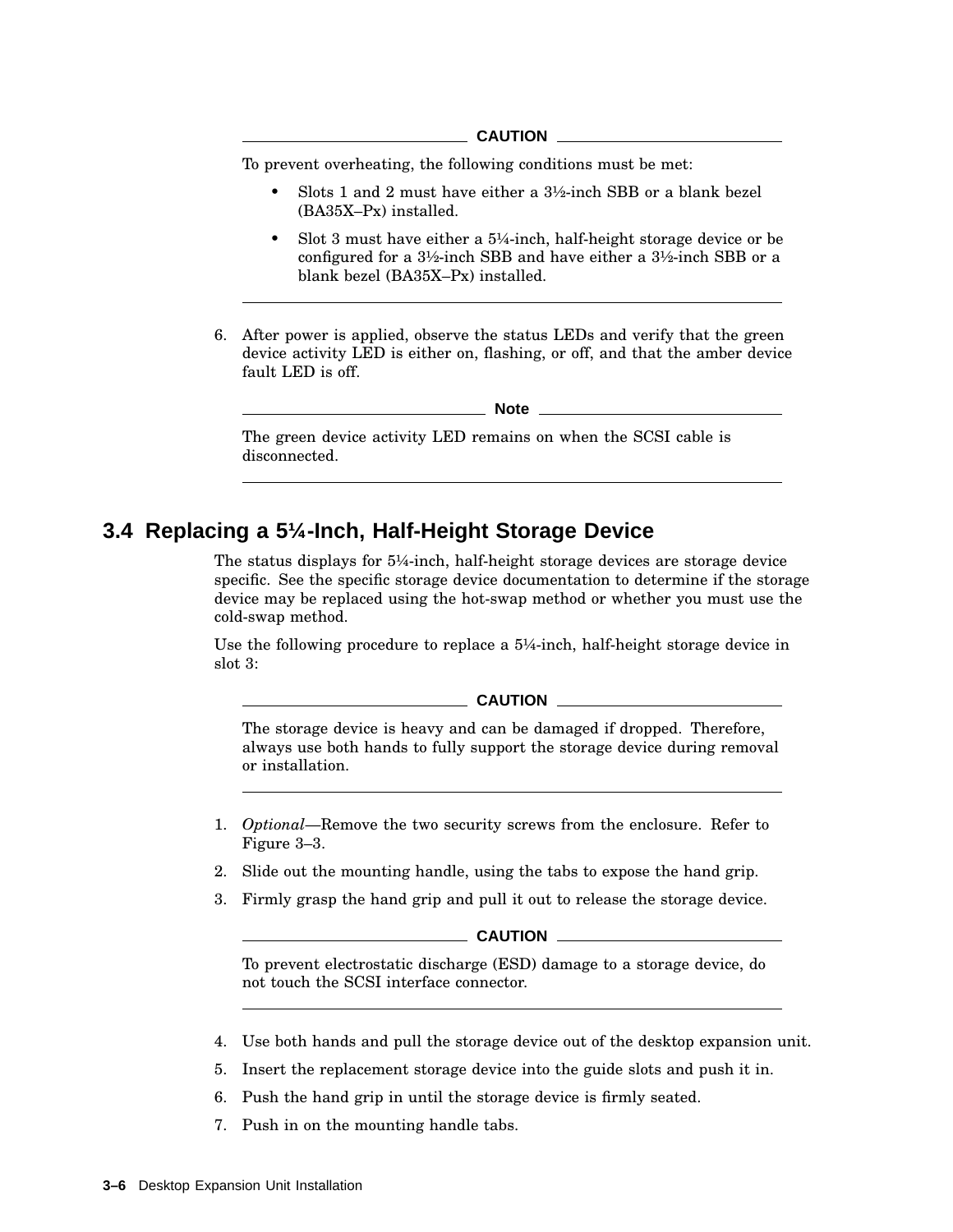8. *Optional*—Install the two security screws.

### **CAUTION**

To prevent overheating, the following conditions must be met:

- Slots 1 and 2 must have either a 3½-inch SBB or a blank bezel (BA35X–Px) installed.
- Slot 3 must have either a 5¼-inch, half-height storage device, or be configured for a 3½-inch SBB and have either a 3½-inch SBB or a blank bezel (BA35X–Px) installed.
- 9. After power is applied, observe the storage device status LEDs and verify that the device is functioning properly.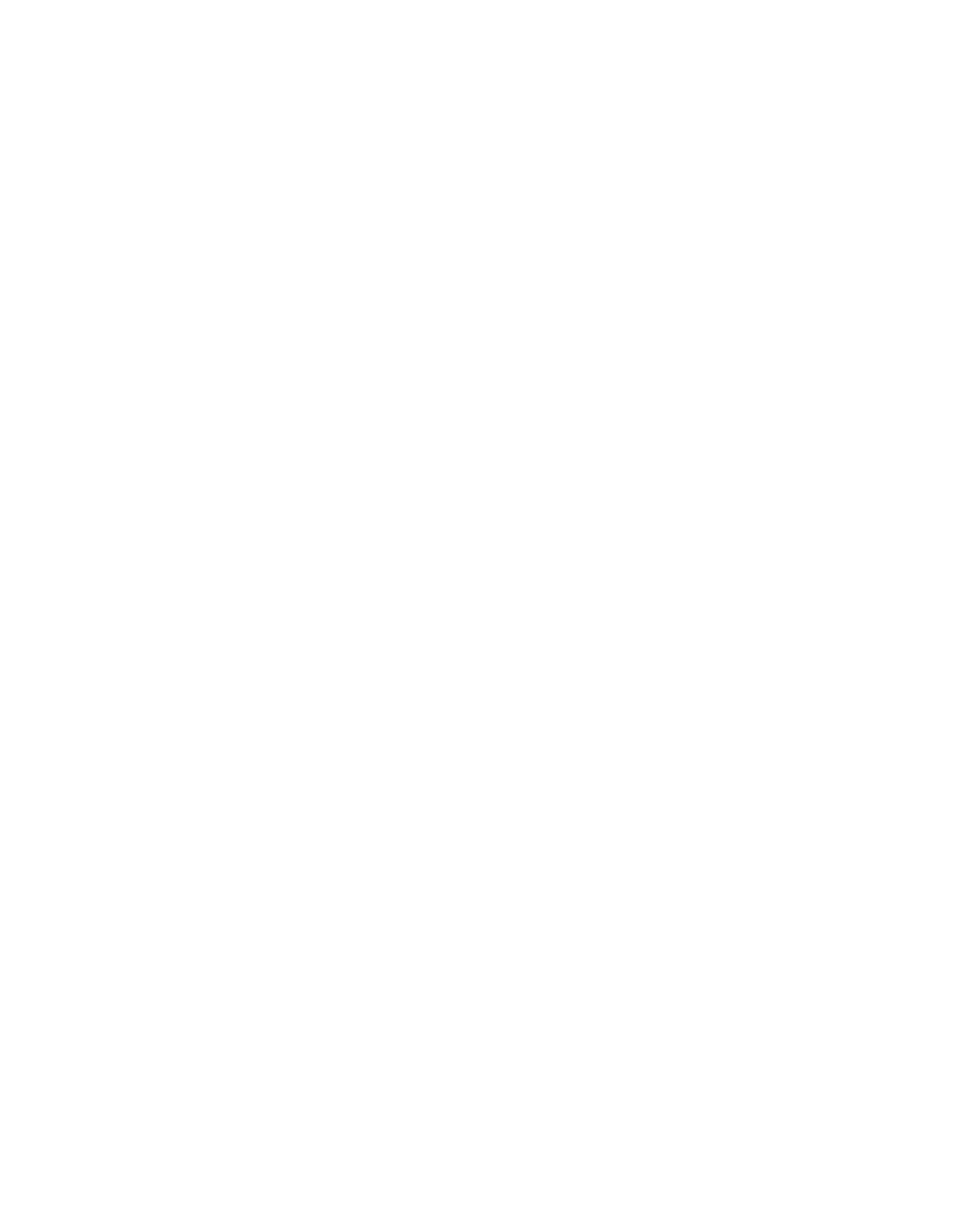# **Part II**

# **Desktop Expansion Unit Service Guide**

Part II describes the procedures for exchanging a 5¼-inch, half-height storage device in slot 3 of the desktop expansion unit with a 3½-inch StorageWorks building block (SBB).

**Note** \_\_\_\_\_\_\_

Only qualified personnel, for example Digital Multivendor Customer Services, are authorized to complete the procedures described in this part.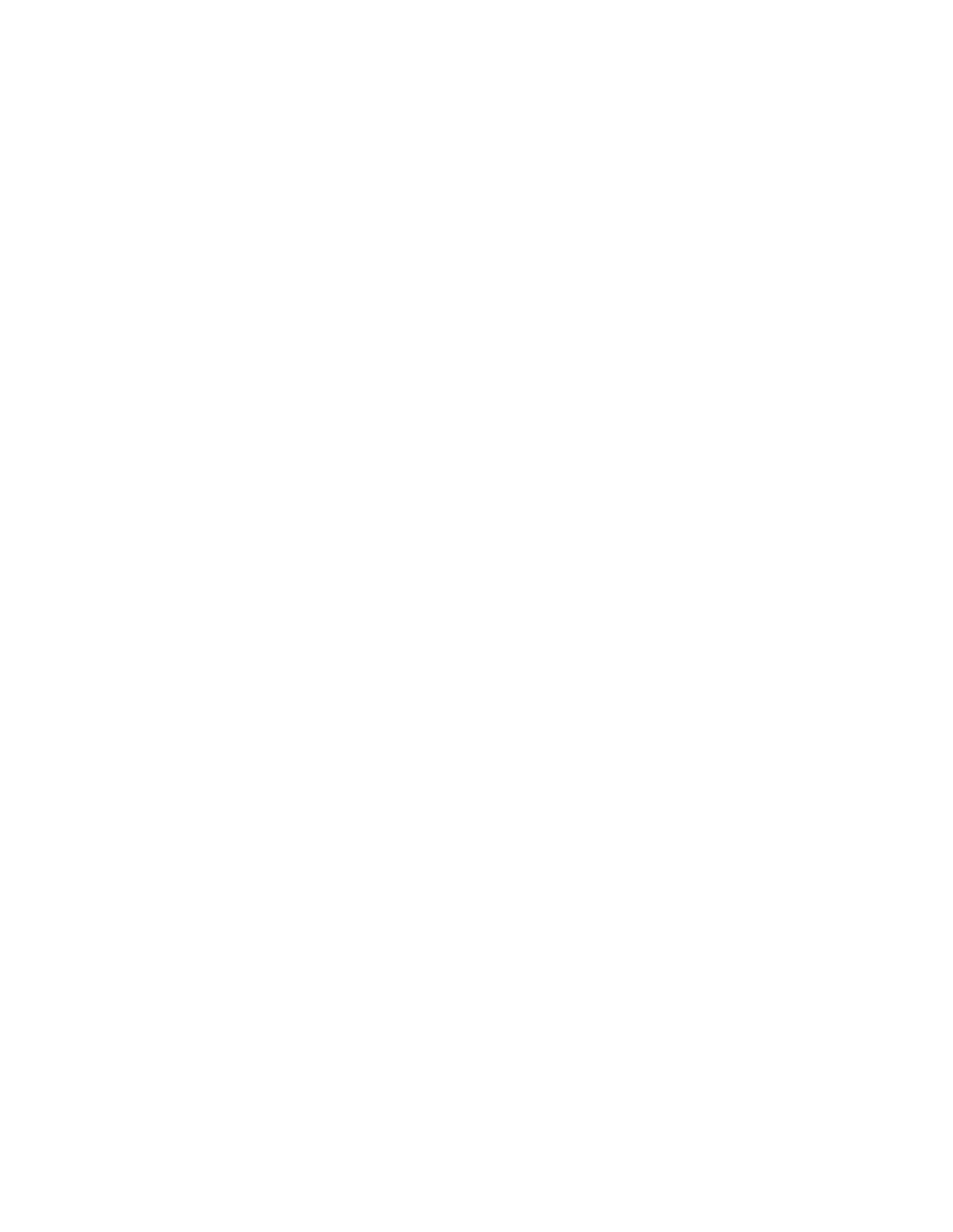# **Exchanging Devices and SBBs**

This chapter describes the procedures for exchanging 3½-inch StorageWorks building blocks (SBBs) and 5¼-inch, half-height storage devices.

Either a  $3\frac{1}{2}$ -inch SBB or a  $5\frac{1}{4}$ -inch, half-height storage device can be installed in slot 3 of the desktop expansion unit. The  $3\frac{1}{2}$ -inch SBB and the  $5\frac{1}{4}$ -inch, half-height storage device are not the same size nor do they mount in the same manner. These differences are compensated for by the following:

- A movable backplane connector, which compensates for the different lengths
- 3½-inch side rails, which compensate for the difference in width and serve as SBB guide slots

Use the following procedure to convert slot 3 from a  $5\frac{1}{4}$ -inch, half-height storage device to a 3½-inch SBB  $^1$ :

### **CAUTION**

Do not attempt the following procedure unless you have taken proper precautions against electrostatic discharge (ESD). When you remove the cover from any enclosure or device, wear an ESD grounding wrist strap.

- 1. Turn off the desktop expansion unit.
- 2. Disconnect the SCSI cables.
- 3. Disconnect the power cables.
- 4. If installed, remove the two security screws from slot 3, located on the bottom of the desktop expansion unit as shown in Figure 4–1.
- 5. Remove the 5¼-inch, half-height storage device from slot 3.
- 6. Place the desktop expansion unit on a flat surface with the bottom side up.
- 7. To release the cover latch, insert a flat-tip screwdriver in the hole at the rear as shown in Figure 4–2.
- 8. To remove the cover, use a flat-tip screwdriver to press in the three cover tabs on the left side of expansion unit, as shown in Figure 4–3, while lifting up on the cover. Remove the cover.

You can also refer to this procedure to convert slot  $3$  from a  $3\frac{1}{2}$ -inch SBB configuration to an 5¼-inch, half-height storage device configuration.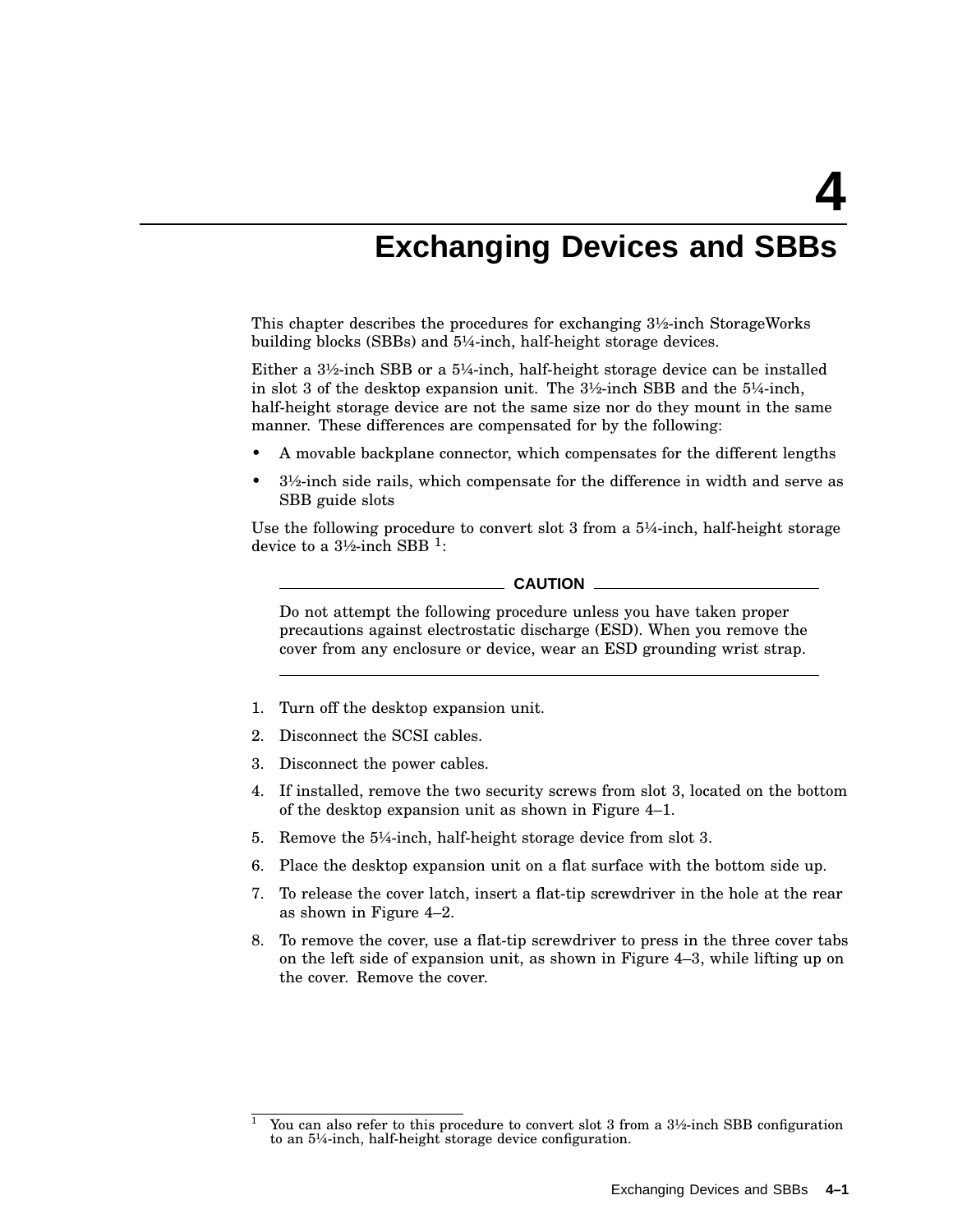

**Figure 4–1 Desktop Expansion Enclosure—Bottom View**



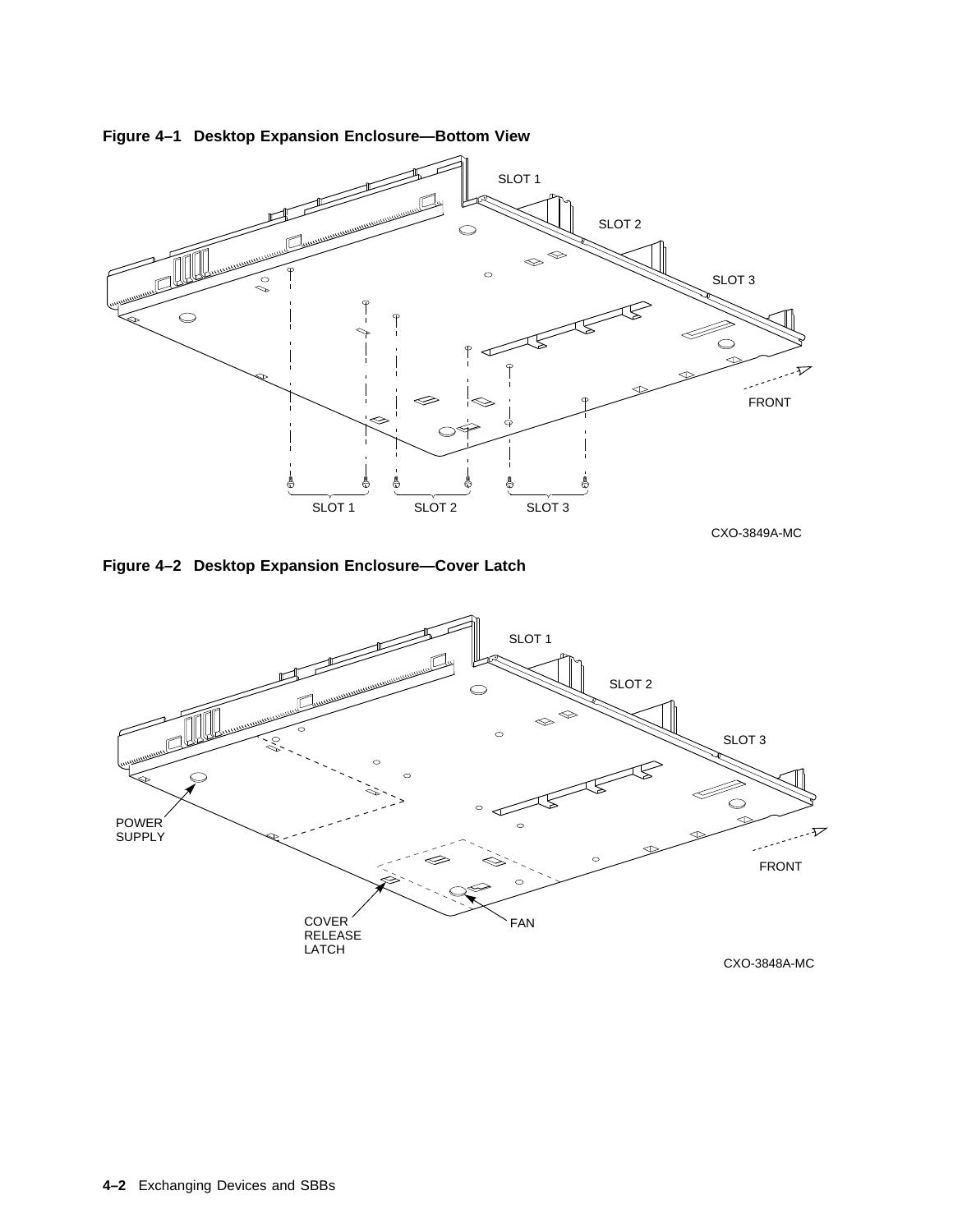

**Figure 4–3 Desktop Expansion Enclosure—Cover Tabs**

9. Note the position of the 5¼-inch backplane connector in slot 3, as shown in Figure 4–4.





CXO-3685A-PH

10. Remove the backplane connector from the rear (5¼-inch) position and move it to the front 3½-inch position, as shown in Figure 4–5.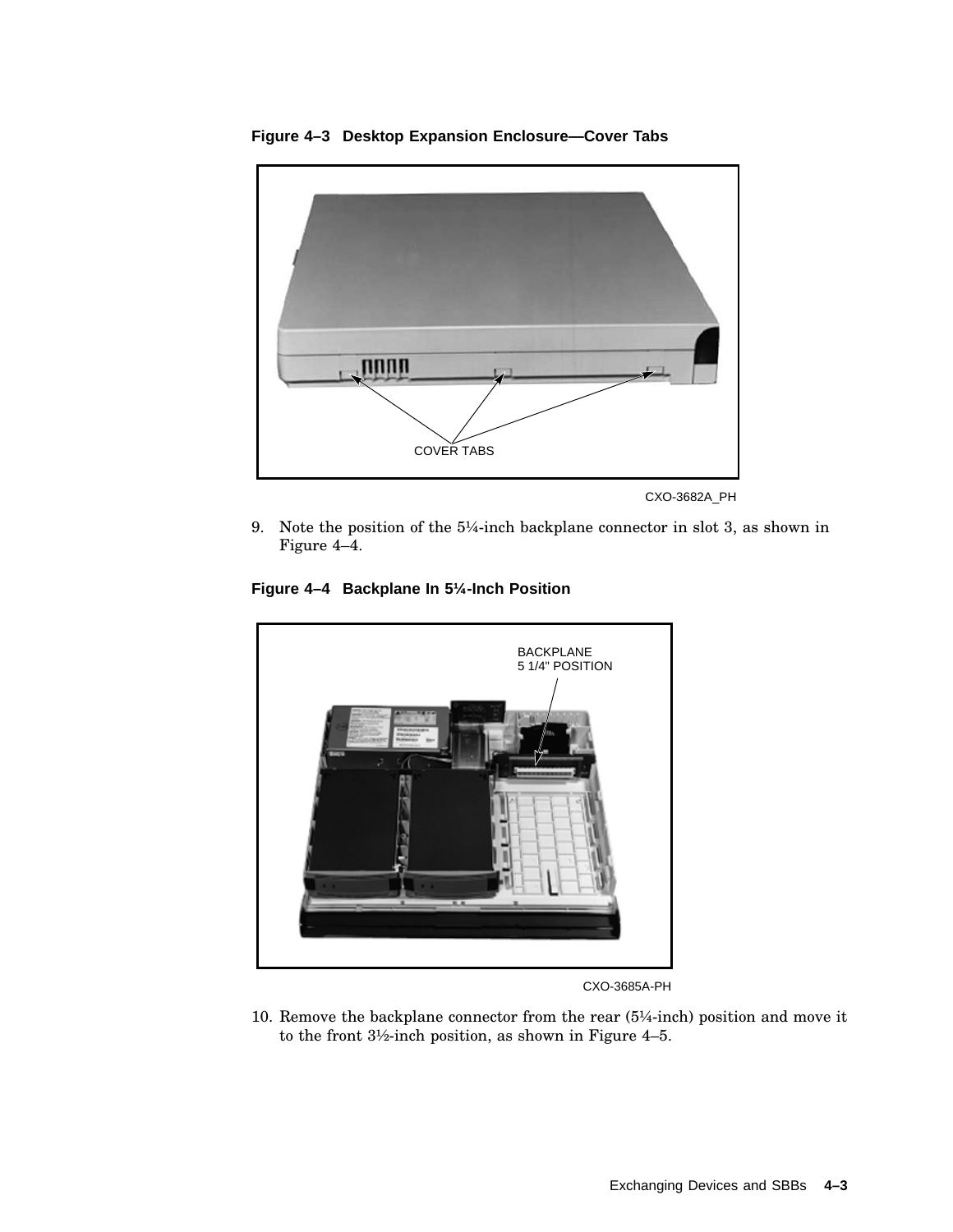**Figure 4–5 Backplane In 3½-Inch Position**



CXO-3686A\_PH

11. Insert the 3½-inch side rails into the channels, as shown in Figure 4–6. Push each rail downward and towards the rear of the enclosure to engage the rail and backplane connector.

**Figure 4–6 3½-Inch Side Rails Installed**



CXO-3687A\_PH

- 12. Replace the cover. Make sure that the front and rear latches and the cover tabs are properly engaged.
- 13. Insert a 3½-inch SBB.
- 14. *Optional*—Install the two slot 3 security screws (refer to Figure 4–1).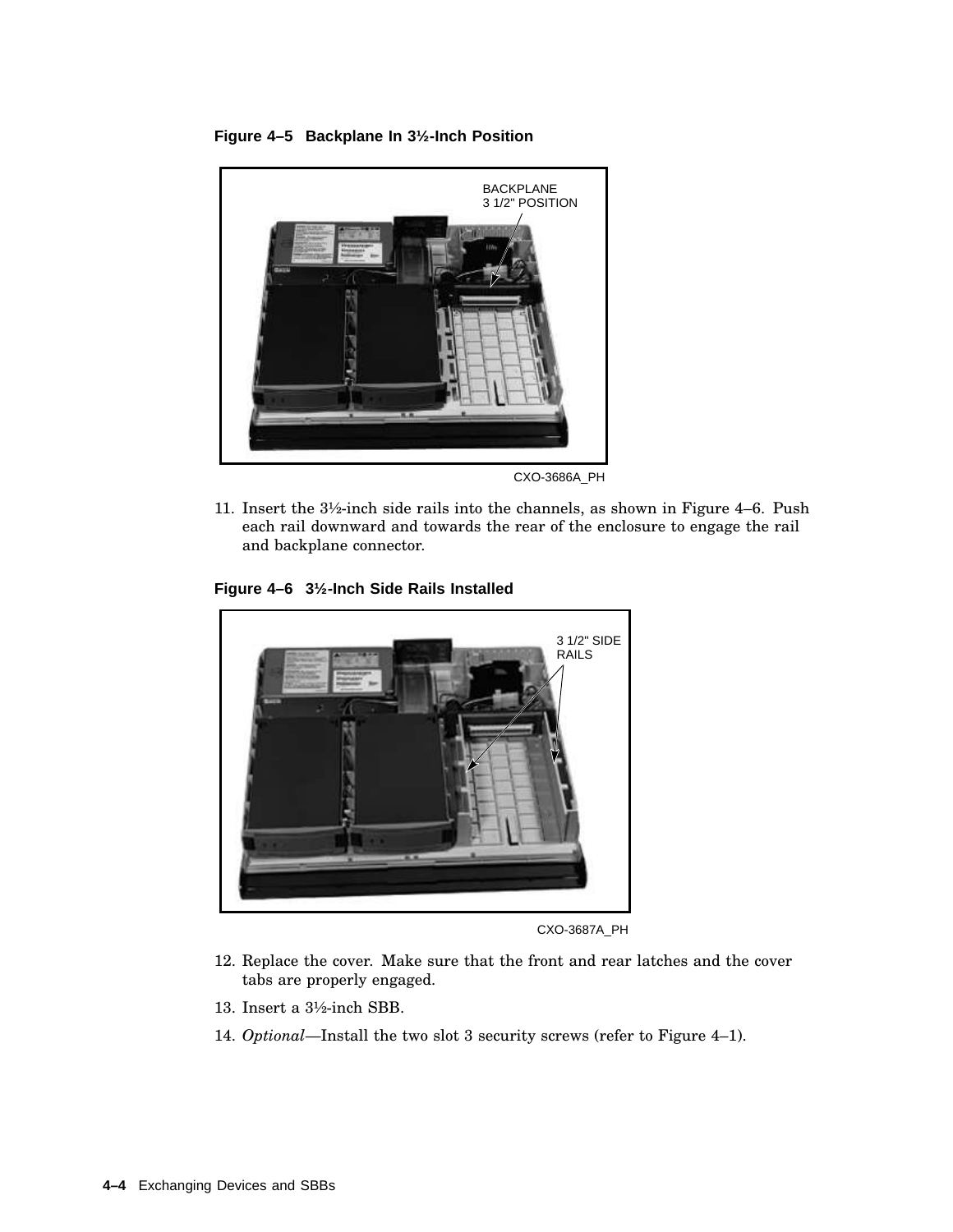- 15. Connect the power cables.
- 16. Connect the SCSI cables.
- 17. Turn on power and check that the desktop expansion unit status LED and the SBB device activity and fault status LEDs are functioning properly.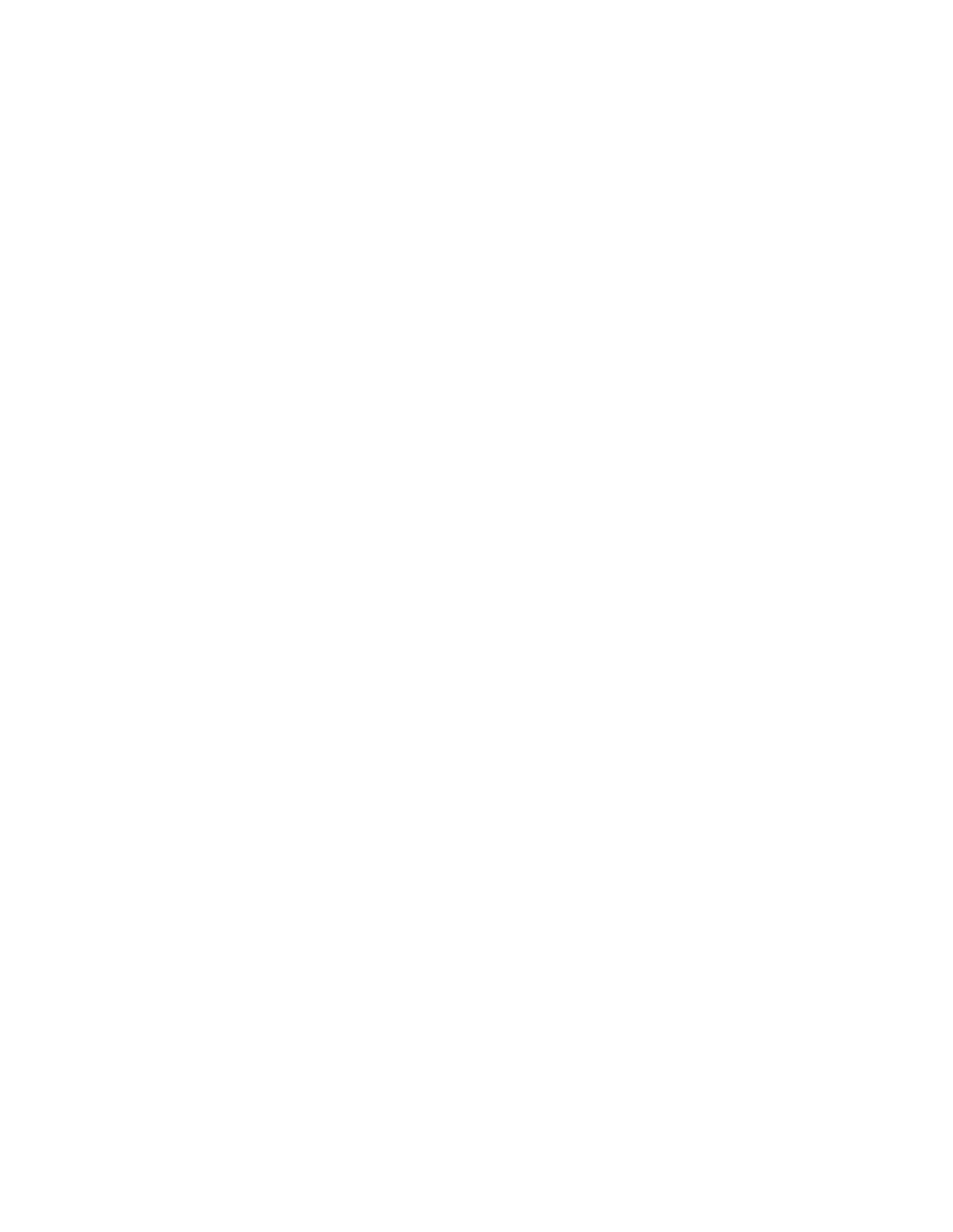# **A Specifications**

This appendix describes the physical, electrical, cooling, thermal stabilization, and environmental specifications of the BA353–Ax desktop expansion unit product line.

### **Table A–1 Physical Specifications**

|                                 | Height    | Width        | Depth     |
|---------------------------------|-----------|--------------|-----------|
| <b>Description</b>              | $mm$ (in) | $mm$ (in)    | $mm$ (in) |
| BA353-Ax desktop expansion unit | 60(2.4)   | 431.8 (17.0) | 400(15.7) |
| $3\frac{1}{2}$ -inch SBB        | 121(4.8)  | 51(2)        | 216(8.5)  |

### **Table A–2 Electrical Specifications**

| <b>Item</b>               | <b>Specification</b>                                                             |  |  |
|---------------------------|----------------------------------------------------------------------------------|--|--|
| AC power supply           |                                                                                  |  |  |
| Input                     | 100–120/220–240 V ac (auto ranging), 1.1/0.7 A, 46–63 Hz                         |  |  |
| Output                    | 61.1 W<br>$+5$ V dc $\pm 5\%$ , 6.0 A<br>$+12$ V dc $\pm 5\%$ , 4.0 A (6 A peak) |  |  |
| Slot power requirements   | $+5$ V dc $\pm 5\%$ , 1.0 A<br>$+12$ V dc $\pm 5\%$ , 1.2 A                      |  |  |
| Blower power requirements | $+12$ V dc $\pm 5\%$ , 0.2 A                                                     |  |  |
| Auxiliary ac output       | 100–120/220–240 V ac, 8.0 A, 46–63 Hz                                            |  |  |
|                           |                                                                                  |  |  |

### **Table A–3 Cooling**

| Item          | <b>Specification</b>                   |
|---------------|----------------------------------------|
| System blower | Front to rear air flow, 3 CFM per slot |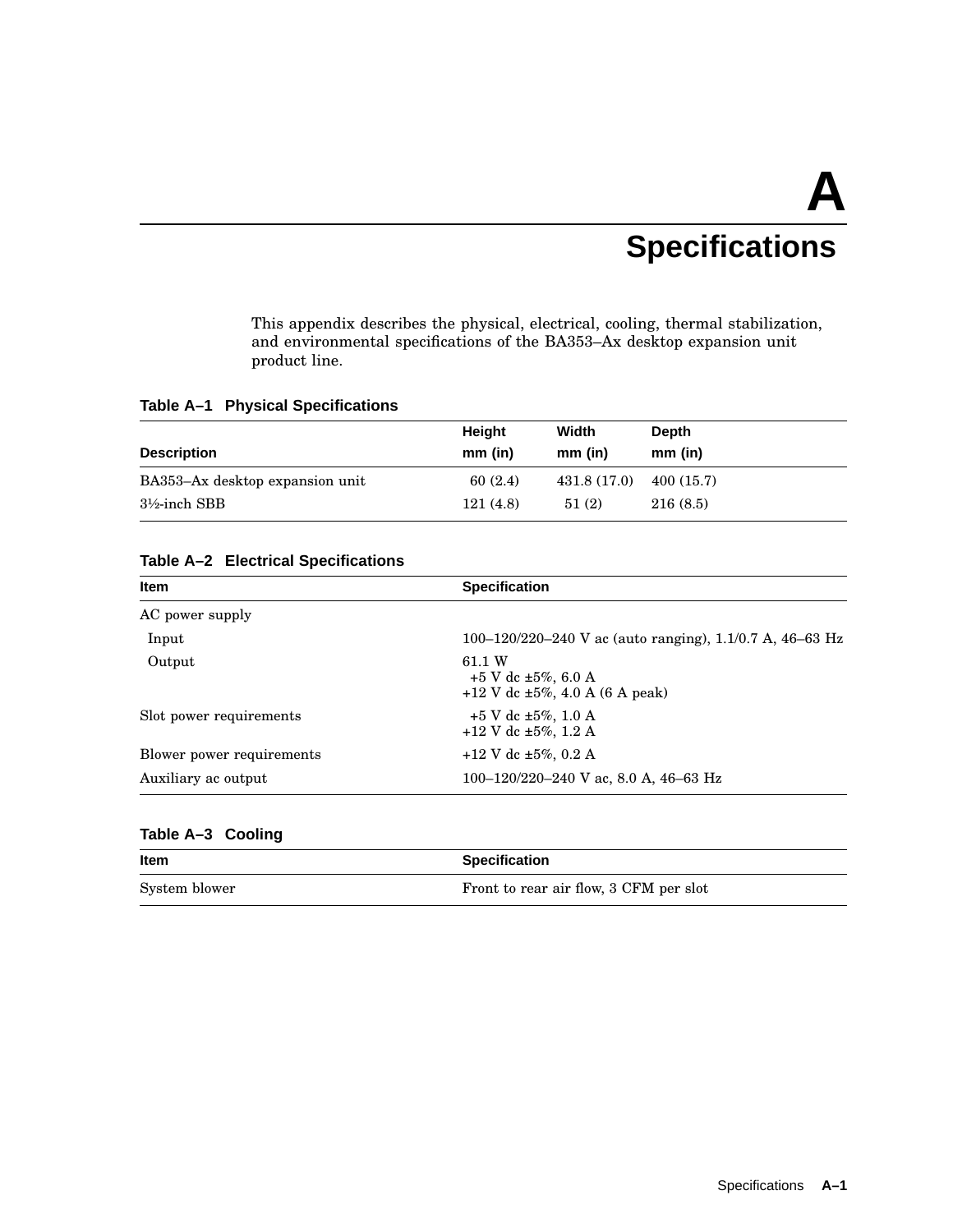# **A.1 Environmental Specifications**

The StorageWorks product line environmental specifications listed in Table A–4 are the same as for other Digital storage devices.

| <b>Condition</b>                             | <b>Specification</b>                                                                                                           |  |  |
|----------------------------------------------|--------------------------------------------------------------------------------------------------------------------------------|--|--|
| <b>Optimum Operating Environment</b>         |                                                                                                                                |  |  |
| Temperature<br>Rate of change<br>Step change | $+18^{\circ}$ to $+24^{\circ}$ C (+65° to $+75^{\circ}$ F)<br>$3^{\circ}$ C $(5.4^{\circ}F)$<br>$3^{\circ}$ C $(5.4^{\circ}F)$ |  |  |
| Relative humidity                            | $40\%$ to 60% (noncondensing) with a step change of 10% or less<br>(noncondensing)                                             |  |  |
| Altitude                                     | From sea level to 2400 meters (8000 feet)                                                                                      |  |  |
| Air quality                                  | Maximum particle count .5 micron or larger, not to exceed 500,000<br>particles per cubic feet of air                           |  |  |
| Inlet air volume                             | .009 cubic meters per second (18 cubic feet per minute)                                                                        |  |  |

**Table A–4 Environmental Specifications**

### **Maximum Operating Environment (Range)**

| Temperature       | $+10^{\circ}$ to $+35^{\circ}$ C (+50° to $+95^{\circ}$ F)<br>Derate 1.8 °C for each 1000 meters $(1.0\textdegree F$ for each 1000 feet) of<br>altitude<br>Maximum temperature gradient $11^{\circ}$ C/hr $(52^{\circ}$ F/hr) $\pm 2^{\circ}$ C/hr<br>$(36^{\circ}F/hr)$ |
|-------------------|--------------------------------------------------------------------------------------------------------------------------------------------------------------------------------------------------------------------------------------------------------------------------|
| Relative humidity | $10\%$ to 90% (noncondensing)<br>Maximum wet bulb temperature: 28°C (82°F)<br>Minimum dew point: $2^{\circ}$ C (36 $^{\circ}$ F)                                                                                                                                         |

### **Maximum Nonoperating or Storage Environment (Range)**

| Temperature<br>Nonoperating<br>Storage       | +18 $\degree$ to +29 $\degree$ C (+65 $\degree$ to +85 $\degree$ F)<br>$-40^{\circ}$ to $+66^{\circ}$ C ( $-40^{\circ}$ to $+151^{\circ}$ F) |
|----------------------------------------------|----------------------------------------------------------------------------------------------------------------------------------------------|
| Relative humidity<br>Nonoperating<br>Storage | $10\%$ to 90% (noncondensing)<br>8% to 95% in original shipping container (noncondensing);<br>otherwise, 50% (noncondensing)                 |
| Altitude                                     | From $-300$ meters $(-1000$ feet) to $+3600$ meters $(+12,000$ ft) MSL                                                                       |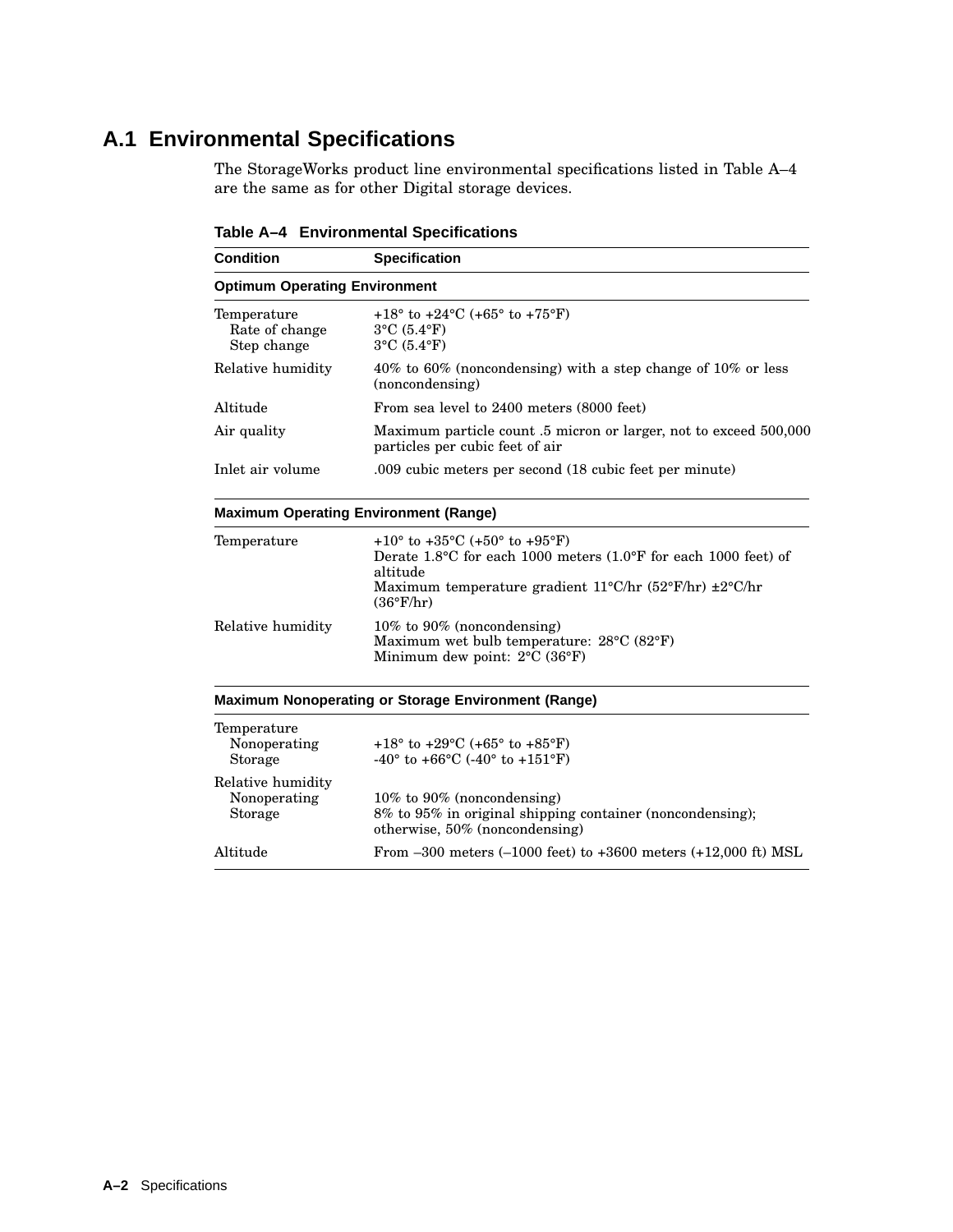# **A.2 Environmental Stabilization**

To make sure of the proper operation of Digital storage devices, the SBB temperature must be within 18–29°C (65–85°F). Table A–5 specifies the time required to thermally stabilize SBBs based on the ambient shipping temperature.

### **CAUTION**

Always stabilize storage devices in the operating environment prior to installation or operation. Otherwise, the media or associated electronics may be damaged when power is applied to the unit.

### **If condensation is visible on the outside of the storage device:**

Stabilize the device and the SBB in the operating environment for 6 hours or until the condensation is no longer visible, whichever is longer. Do not insert the storage device into the shelf until it is fully stabilized.

### **If condensation is not visible on the outside of the storage device:**

Thermally stabilize the device for the amount of time specified in Table A–5.

| <b>Ambient</b><br><b>Temperature</b><br>Range °C | <b>Ambient</b><br>Temperature<br>Range °F | <b>Minimum</b><br><b>Stabilization</b><br>Time |  |
|--------------------------------------------------|-------------------------------------------|------------------------------------------------|--|
| 66<br>$60$ to                                    | 140 to 151                                | 3 hours                                        |  |
| 50 to 59                                         | 122 to 138                                | 2 hours                                        |  |
| -49<br>$40$ to                                   | 104 to 120                                | 1 hour                                         |  |
| 30 to 39                                         | 86 to 102                                 | 30 minutes                                     |  |
| 18 to 29                                         | 64 to 84                                  | None                                           |  |
| 10 to 17                                         | 50 to 63                                  | 30 minutes                                     |  |
| 0 to<br>- 9                                      | 32 to 48                                  | 1 hour                                         |  |
| $-10$ to $-1$                                    | 14 to 30                                  | 2 hours                                        |  |
| $-20$ to $-11$                                   | $-4$ to $12$                              | 3 hours                                        |  |
| $-30$ to $-21$                                   | $-22$ to $-6$                             | 4 hours                                        |  |
| $-40$ to $-31$                                   | $-40$ to $-24$                            | 5 hours                                        |  |

#### **Table A–5 Thermal Stabilization Specifications**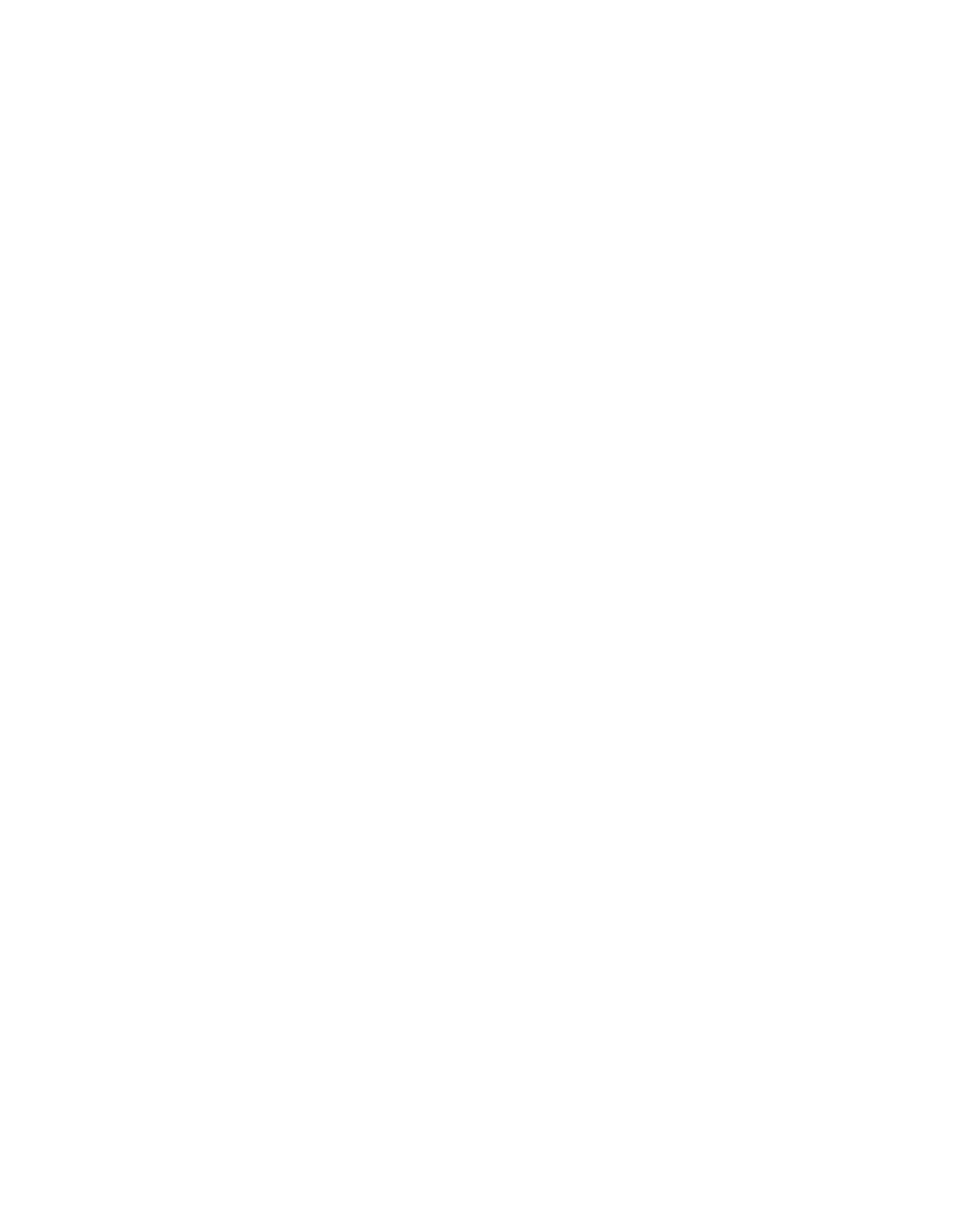# **Glossary**

### **ac distribution**

The method of distributing ac power in a cabinet.

#### **adapter**

See *SCSI signal bus converter*.

#### **ANSI**

American National Standards Institute

### **building block shelf**

See *SBB*.

### **cold-swap**

A method of device replacement that requires that power be removed from one or more shelves thereby affecting other devices therein. User applications that are not dependent upon the devices being swapped are impacted as a result. This method is used when conditions preclude the use of a warm-swap or hot-swap method. Normally, this method is only used when installing or upgrading a StorageWorks subsystem.

See also *warm-swap* and *hot-swap*.

### **controller**

A hardware/firmware device that manages communications on behalf of host systems over the SCSI bus to devices, such as the HSC–series, HSJ–series, and HSZ–series controllers. Controllers typically differ by the type of interface to the host and provide functions beyond what the devices support.

### **DAT**

Digital Audio Tape. A method of recording data on a cartridge tape.

#### **desktop expansion unit**

A low-profile, SCSI based unit with self-contained power and cooling that can accommodate either three 3½-inch SBBs or two 3½-inch SBBs and one, half-height 5¼-inch storage device. This unit is used with workstations and PCs and can be positioned either adjacent to or beneath the CPU or monitor.

### **differential SCSI bus**

A signal's level is determined by the potential difference between two wires. A differential bus is more robust and less subject to electrical noise than is a single-ended bus.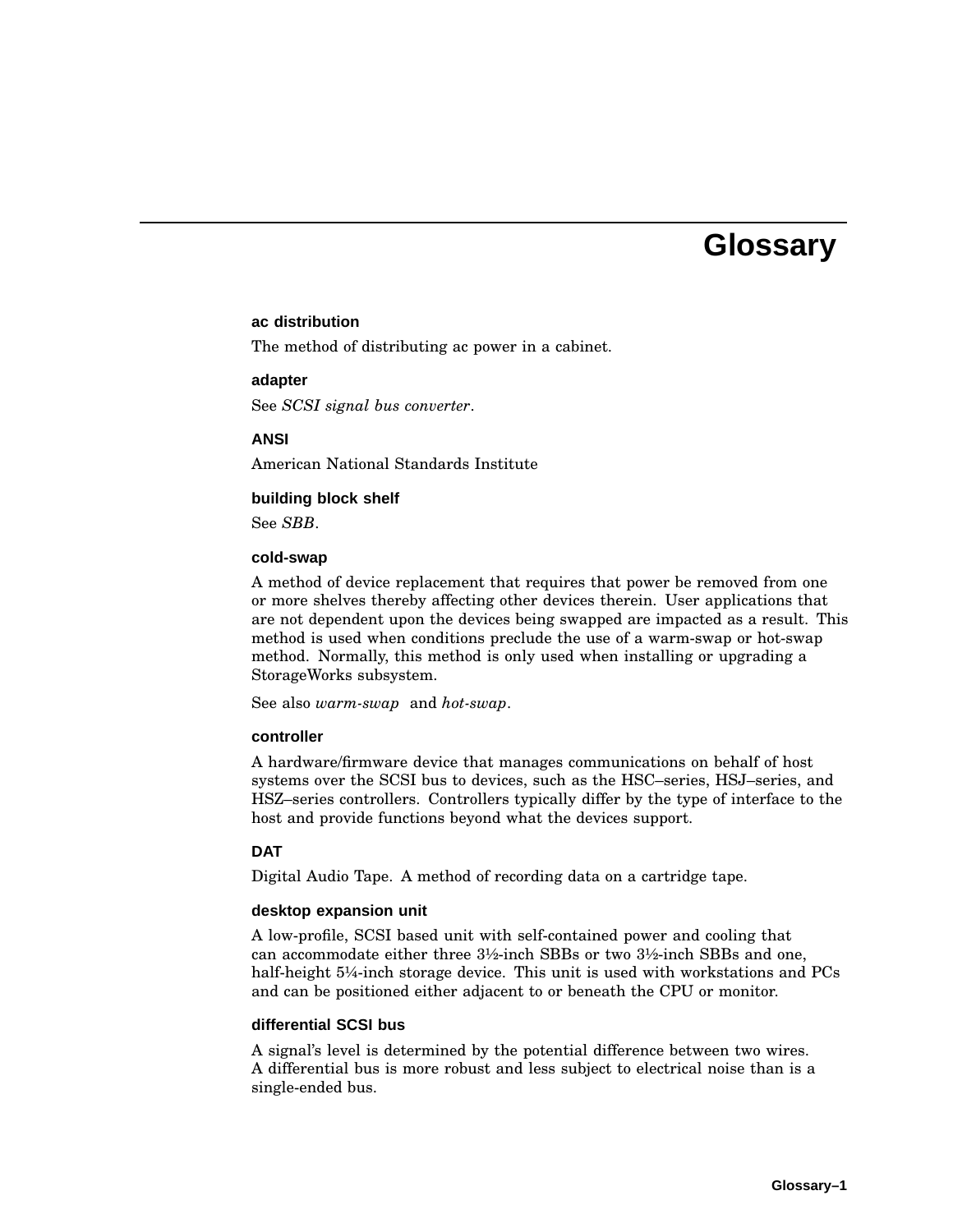### **digital audio tape**

See *DAT*.

### **disk**

A storage device supporting random access to fixed size blocks of data.

### **disk array controller**

See *controller*.

### **DWZZA**

The StorageWorks compatible SCSI bus signal converter.

See *SCSI bus signal converter*.

### **electromagnetic interference**

See *EMI*.

### **electrostatic discharge**

See *ESD*.

### **EMI**

Electromagnetic interference. The impairment of a signal by an electromagnetic disturbance.

### **ESD**

Electrostatic discharge. The discharge of a potentially harmful static electric voltage as a result of improper grounding.

### **FRU**

Field replaceable unit

### **half-height**

(1) In the storage industry, a device of conventional dimensions, except for height. (2) A device that occupies only one-half of a 5¼-inch SBB. The first half-height device is always mounted in the lower (bottom) part of the SBB. The second device in an SBB is mounted in the upper (top) part of the SBB.

### **host**

The primary or controlling computer or any such (in a multiple computer network) to which storage is attached.

### **hot-swap**

A method of device replacement whereby the complete system remains on line and active during device removal or insertion. The device being removed or inserted is the only device that cannot perform operations during this process. User applications that are not dependent upon the device being swapped are not impacted.

See also *cold-swap* and *warm-swap*.

### **QIC**

Quarter-inch cartridge. A standard tape media.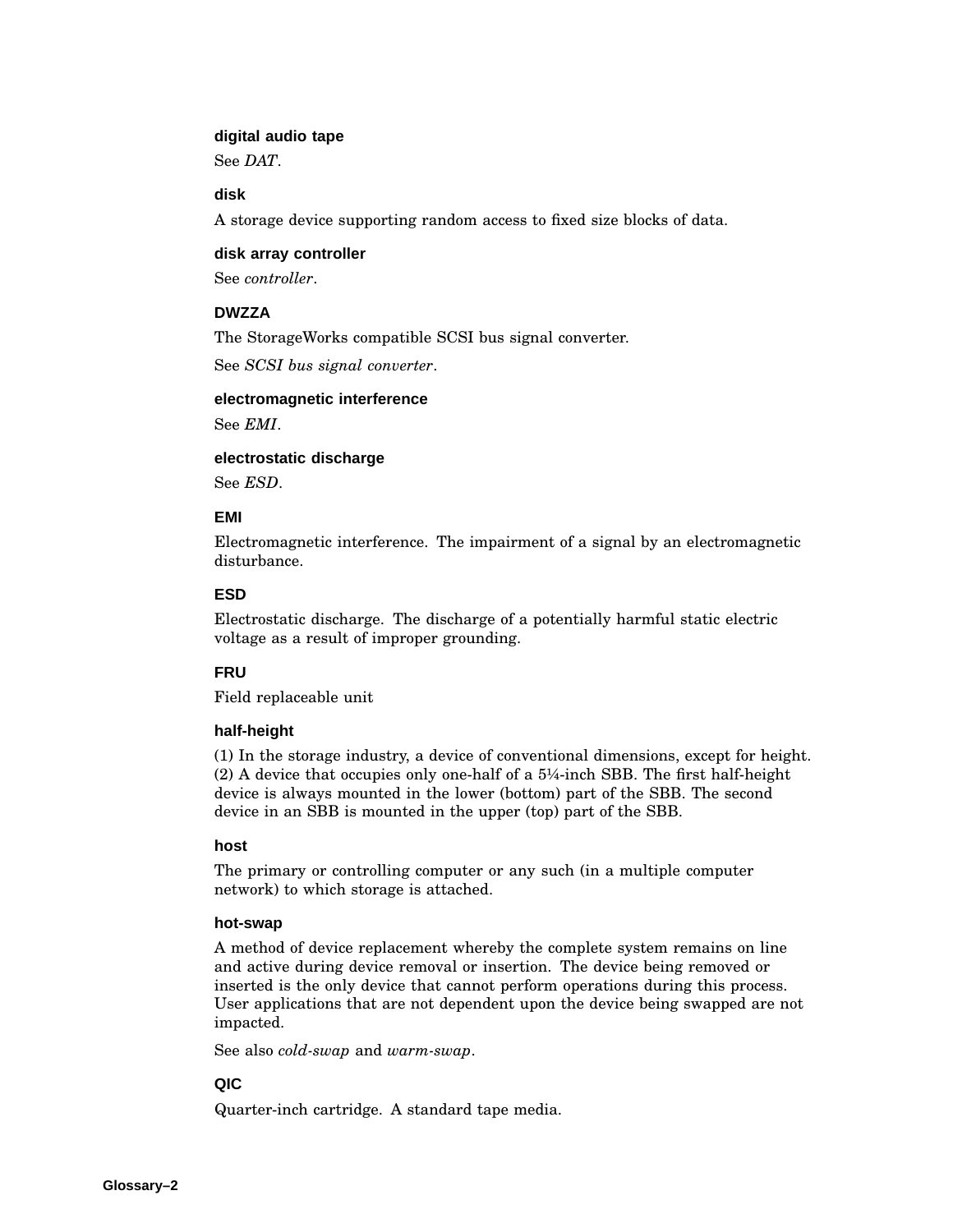### **RAID**

Redundant Array of Independent Disks

### **rank**

The number of devices in a RAID set.

### **RFI**

Radio frequency interference. The impairment of a signal by an unwanted radio signal or radio disturbance.

### **SBB**

StorageWorks building block. The basic building block of the StorageWorks product line. Any device conforming to shelf mechanical and electrical standards installed in either a  $3\frac{1}{2}$ -inch or  $5\frac{1}{4}$ -inch carrier is considered to be an SBB, whether it be a storage device, a power supply, or other device.

### **SBB shelf**

The common name for any StorageWorks shelf that contains only power supply and storage SBBs.

### **SCSI**

Small Computer System Interface. This ANSI interface defines the physical and electrical parameters of a parallel I/O bus used to connect computers and a maximum of seven devices. The StorageWorks subsystem implementation uses SCSI–2, for the synchronous transfer of 8-bit data at rates of up to 10 MB/s.

### **SCSI device**

A host computer adapter, a peripheral controller, or an intelligent peripheral that can be attached to the SCSI bus.

### **SCSI device ID**

The bit-significant representation of the SCSI addressing referring to one of the signal lines numbered 0 through 7. Also referred to as *target ID*.

### **SCSI–A cable**

A 50-conductor (25 twisted pair) cable used for single-ended, SCSI–2 bus connections.

### **SCSI–P cable**

A 68-conductor (34 twisted pairs) cable used for differential bus connections.

### **single-ended SCSI bus**

Each signal's logic level is determined by the voltage of a single wire in relation to ground.

### **Small Computer System Interface**

See *SCSI*.

### **storage array**

An integrated set of storage devices.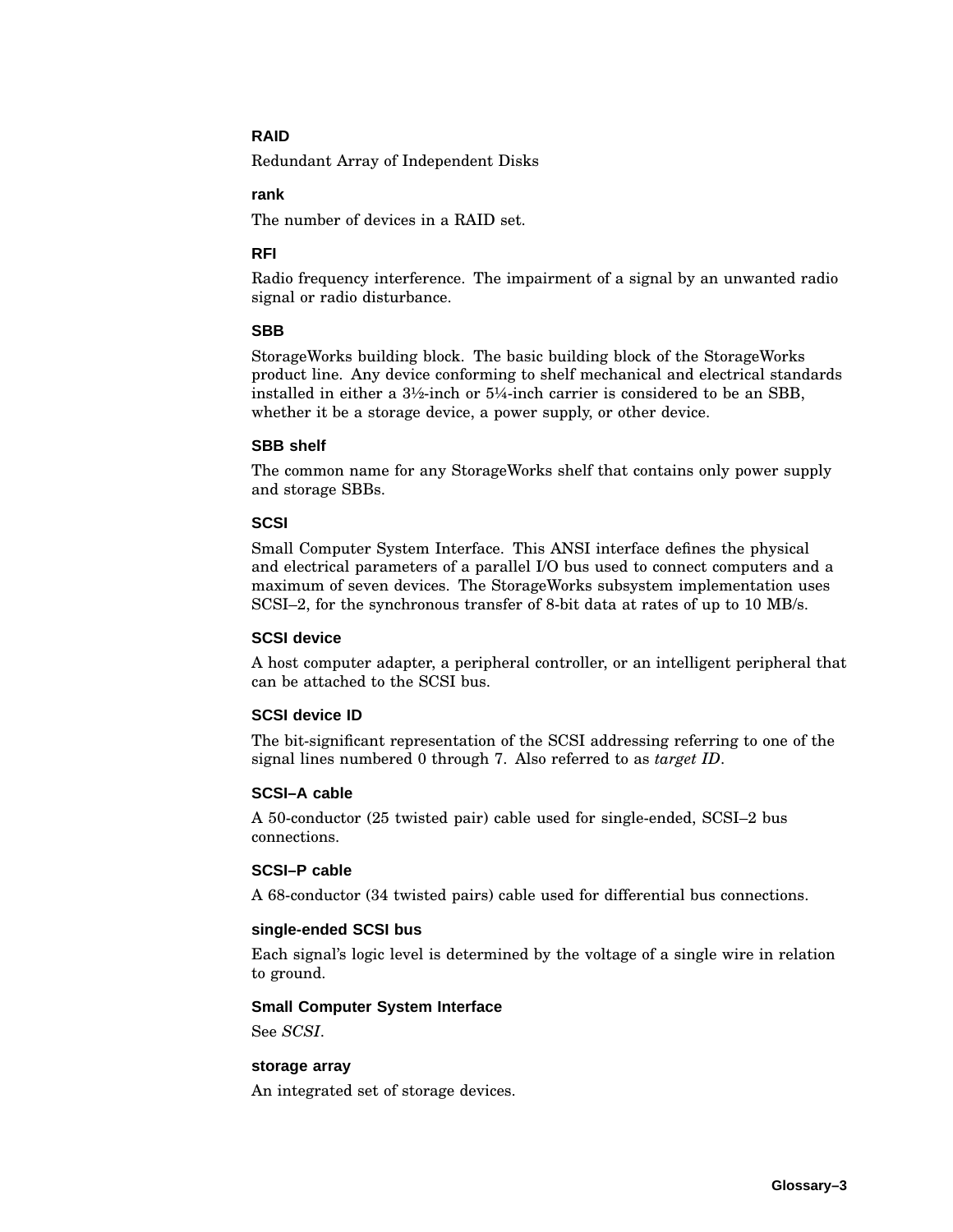### **StorageWorks**

The Digital set of enclosure products that allows customers to design and configure their own storage subsystem. Components include power, packaging, and interconnections in a StorageWorks shelf. SBBs and array controllers are integrated therein to form storage subsystems. System-level enclosures to house the shelves and standard mounting devices for SBBs are also included.

### **StorageWorks building block**

See *SBB*.

### **supported device**

(1) A device that has been fully evaluated in an *approved* StorageWorks configuration (that is, shelf, cabinet, power supply, cabling, and so forth) and is in complete compliance with country-specific standards (for example, FCC, TUV, and so forth) and with all Digital standards. (2) A device supported by a controller or host operating system.

### **tape**

A storage device supporting sequential access to variable sized data records.

### **tape controller**

See *controller*.

### **target**

A SCSI device that performs an operation requested by an initiator.

### **target ID**

See *SCSI device ID*.

### **warm-swap**

A method of device replacement whereby the complete system remains on line during device removal or insertion. Activity may be suspended or paused for a brief period of time during device insertion or removal. No booting or loading of code is permitted except on the device being inserted. User applications that are not dependent upon the devices on the *affected SCSI bus* are not noticeably impacted.

See also *cold-swap* and *hot-swap*.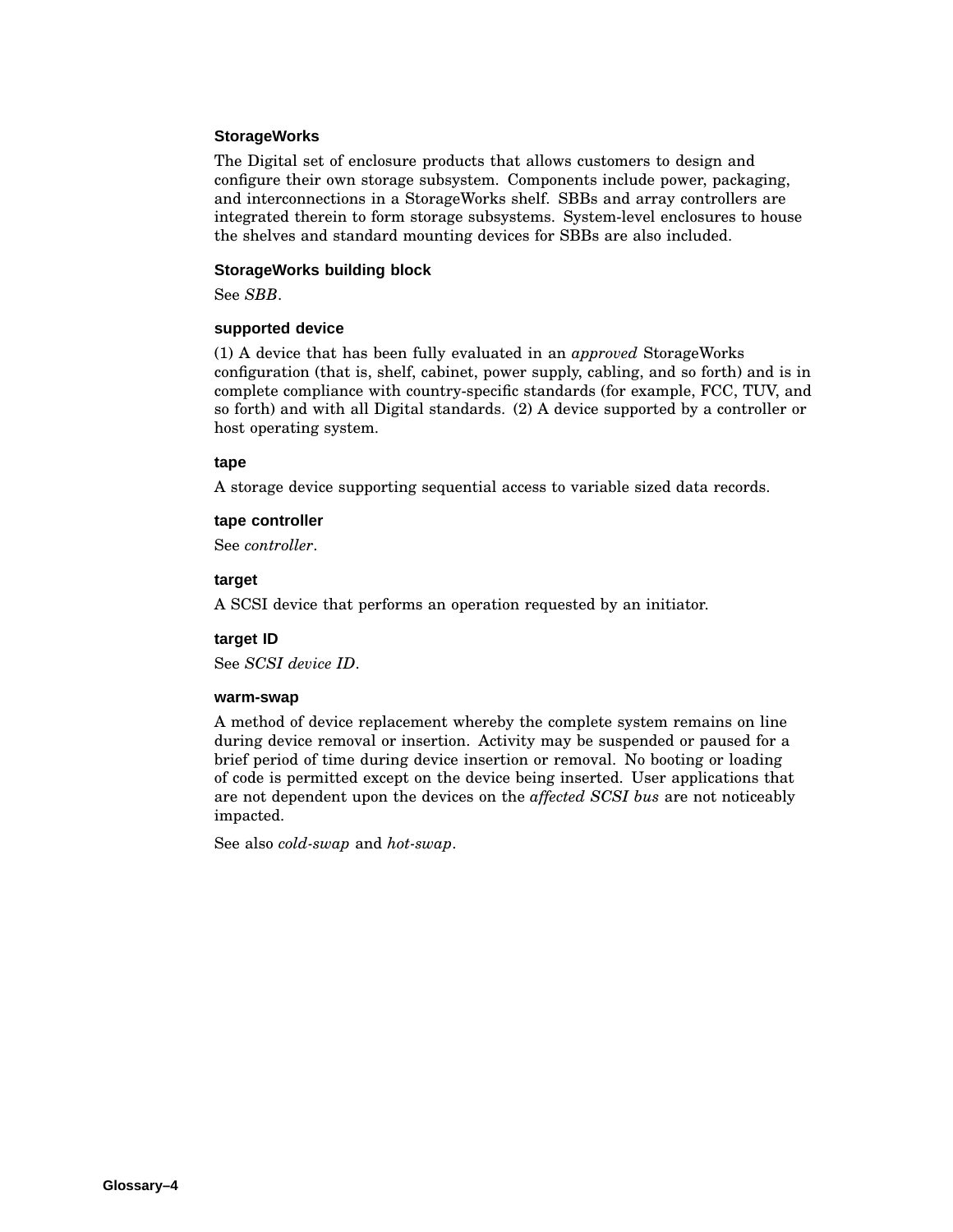# **Index**

3½-inch SBB installing, 3–2

### **A**

ac power, 2–1 input, 2–1 output, 2–1 power cords, 1–3 switch, 2–1

### **B**

Blower, 2–2 Blower status, 2–2

# **C**

Cables BC09D, 1–4 BN21H, 1–4 BN21R, 1–4 BN31B, 1–4 power, 1–3 SCSI, 1–4 **Certification** Canadian Standard Association, vii TUEV Product Service GmbH, vii Underwriter Laboratories, vii Cold-swap, 3–5 Configuration included devices, 1–2 power supply, 1–2 rules, 1–3 standard, 1–2 Cooling, 2–1 air flow rate, 2–1 power supply, 2–1 Cord power, 1–3

## **D**

Desktop expansion unit order numbers, 1–2 status LED, 2–2

Device addresses, 2–4 TZ30–VE Cartridge Tape Drive, 2–6 Diagnostics, 2–2

### **E**

Environmental specifications, A–2 Environmental stabilization, A–3

## **F**

Field replaceable unit See FRU FRU, 2–2

# **H**

Hot-swap, 3–5

### **I**

Installation, 3–1 3½-inch SBBs, 3–2 5¼-inch, half-height devices, 3–2 ac power cords, 3–1 desktop expansion unit, 3–1 preferred configuration, 3–1 SCSI cable, 3–2 security screws, 3–2

### **P**

Power, 2–1 blower, 2–1 +5 V dc, 2–1 +12 V dc, 2–1 Power cables, 1–3 Power supply, 2–2 Power supply status, 2–2 Product description, 1–1

# **R**

Removing 3½-inch SBBs, 3–4 procedure, 3–5 Removing 5¼-inch, half-height storage device procedure, 3–6